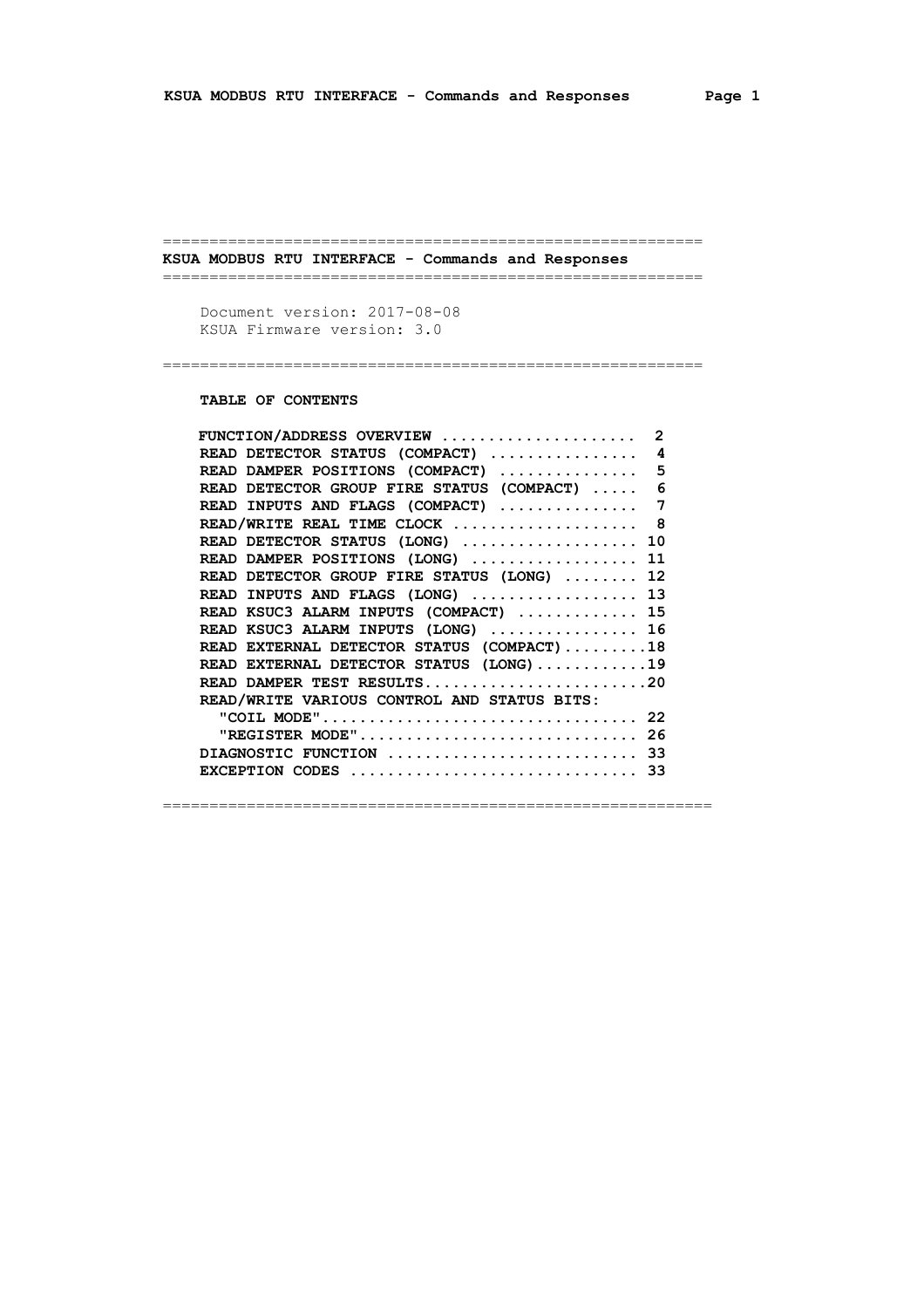========================= Function code 0x01 - "Read Coils":  $0 \times 0000$  = READ NIGHTMODE FLAG AS COIL  $0 \times 0001$  = READ DAMPER TEST FLAG AS COIL<br> $0 \times 0002$  = READ SYSTEM RESET FLAG AS COII = READ SYSTEM RESET FLAG AS COIL (always returns "TRUE")  $0 \times 0003$  = READ EVAC FAN TEST FLAG AS COIL<br> $0 \times 0004$  = READ ALARM RESET FLAG AS COIL ( = READ ALARM RESET FLAG AS COIL (always returns "TRUE") Function code 0x03 - "Read Holding Registers" and Function code 0x04 - "Read Input Registers": *(NOTE: Function codes 0x03 and 0x04 works exactly the same way. Any one, or both, can be used)*  $0x0000 - 0x000F = READ DETERCTOR STATUS COMPACT$  0x0100 - 0x0107 = READ DAMPER POSITIONS COMPACT 0x0200 - 0x0203 = READ DETECTOR GROUP FIRE STATUS COMPACT

| $0 \times 0300$             |  |  | = READ INPUTS AND FLAGS COMPACT                                             |
|-----------------------------|--|--|-----------------------------------------------------------------------------|
|                             |  |  | $0 \times 0400 - 0 \times 0403 =$ READ REAL TIME CLOCK                      |
|                             |  |  | $0 \times 0500$ - $0 \times 053F$ = READ DETECTOR STATUS LONG               |
|                             |  |  | $0 \times 0600 - 0 \times 063F = READ$ DAMPER POSITIONS LONG                |
|                             |  |  | $0x0700 - 0x073F = READ$ DETECTOR GROUP FIRE STATUS LONG                    |
|                             |  |  | $0 \times 0800 - 0 \times 0809 =$ READ INPUTS AND FLAGS LONG                |
| $0 \times 0900$             |  |  | = READ KSUC3 ALARM INPUTS COMPACT                                           |
|                             |  |  | $0 \times 0 A00 - 0 \times 0 A0F = READ$ KSUC3 ALARM INPUTS LONG            |
|                             |  |  | $0 \times 0$ B00 - $0 \times 0$ B01 = READ EXTERNAL DETECTOR STATUS COMPACT |
|                             |  |  |                                                                             |
| 0x0D00                      |  |  | = READ NIGHTMODE FLAG AS REGISTER                                           |
| 0x0D01                      |  |  | = READ START DAMPER TEST FLAG AS REGISTER (FAKED '1')                       |
| 0x0D02                      |  |  | = READ SYSTEM RESET FLAG AS REGISTER (FAKED '1')                            |
| $0 \times 0$ D $0$ 3        |  |  | = READ START E-FAN TEST FLAG AS REGISTER (FAKED '1')                        |
| $0 \times 0$ D $04$         |  |  | $=$ READ ALARM RESET FLAG AS REGISTER (FAKED '1')                           |
| $0 \times 0$ D $0 \times 5$ |  |  | = READ TIME CHANNEL FLAG REGISTER COMPACT                                   |
|                             |  |  | $0x0D06 - 0x0D0D = READ TIME CHANNEL FLAG REGISTER LONG$                    |
|                             |  |  | $0 \times 0E00 - 0 \times 0E07 = READ$ DAMPER TEST RESULTS                  |

Function code 0x05 - "Write Single Coil":

| 0x0000          | = WRITE NIGHTMODE FLAG AS COIL  |
|-----------------|---------------------------------|
| $0 \times 0001$ | = START DAMPER TEST AS COIL     |
| $0 \times 0002$ | = SYSTEM RESET AS COIL          |
| $0 \times 0003$ | $=$ START EVAC FAN TEST AS COIL |
| $0 \times 0004$ | = ALARM RESET AS COIL           |

========================= **FUNCTION/ADDRESS OVERVIEW**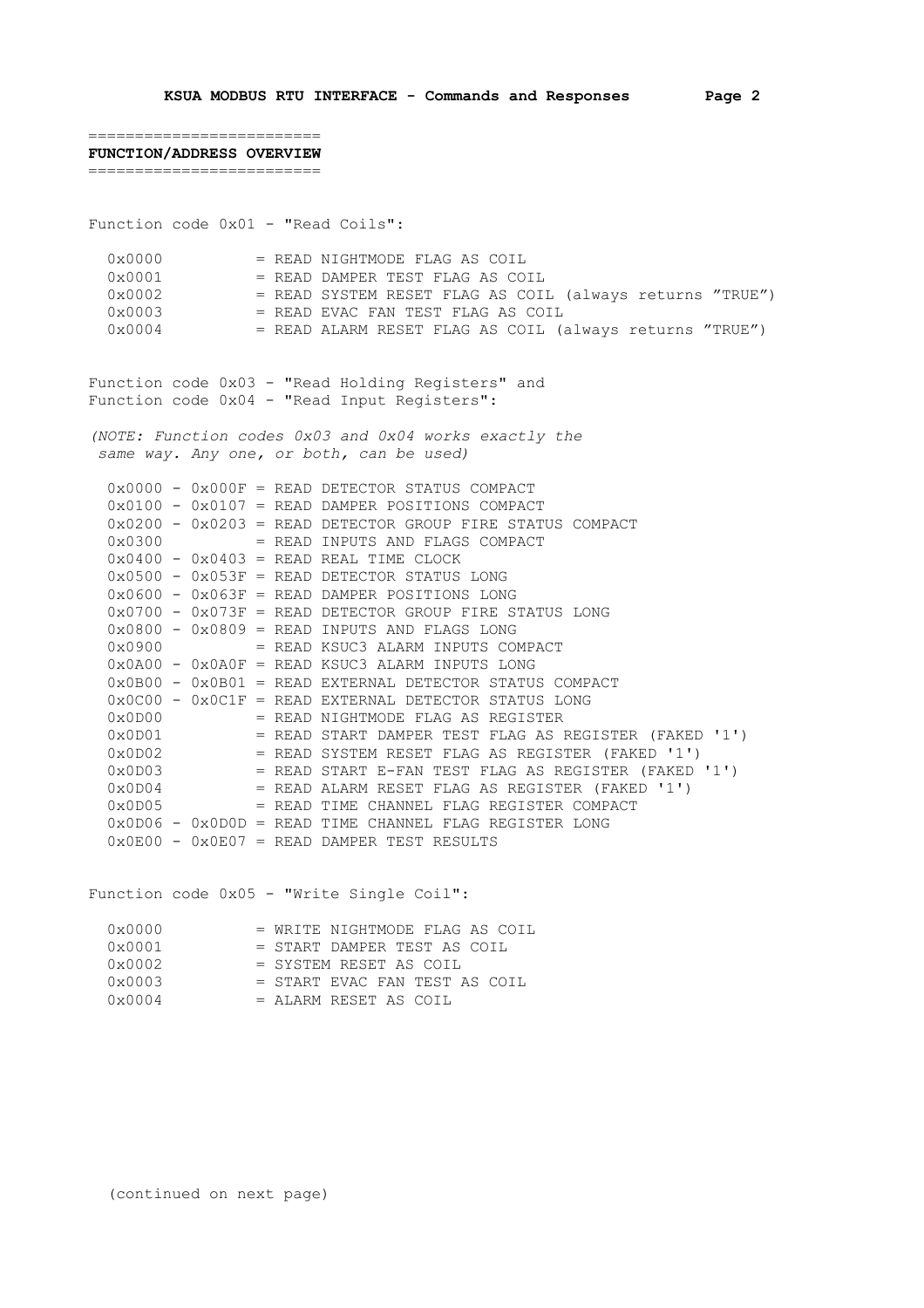===================================== FUNCTION/ADDRESS OVERVIEW (continued) =====================================

Function code 0x06 - "Write Single Register":

| 0x0D00              | = WRITE NIGHTMODE FLAG AS REGISTER                              |
|---------------------|-----------------------------------------------------------------|
| 0x0D01              | = START DAMPER TEST AS REGISTER                                 |
| $0 \times 0$ D $02$ | = SYSTEM RESET AS REGISTER                                      |
| 0x0D03              | = START EVAC FAN TEST AS REGISTER                               |
| $0 \times 0$ D $04$ | $=$ ALARM RESET AS REGISTER                                     |
| 0x0D05              | = WRITE TIME CHANNEL FLAG REGISTER COMPACT                      |
|                     | $0x0D06 - 0x0D0D = WRITE TIME CHANNEL FLAG REGISTER ONE-BY-ONE$ |

Function code 0x08 - "Diagnostics": Subfunction code "Return query" (0x0000) is implemented and will echo the incoming telegram exactly as received.

Function code 0x10 - "Write Multiple Registers":

 $0x0400 - 0x0403 = W$ RITE REAL TIME CLOCK 0x0D05 – 0x0D0D = WRITE TIME CHANNEL FLAG REGISTER LONG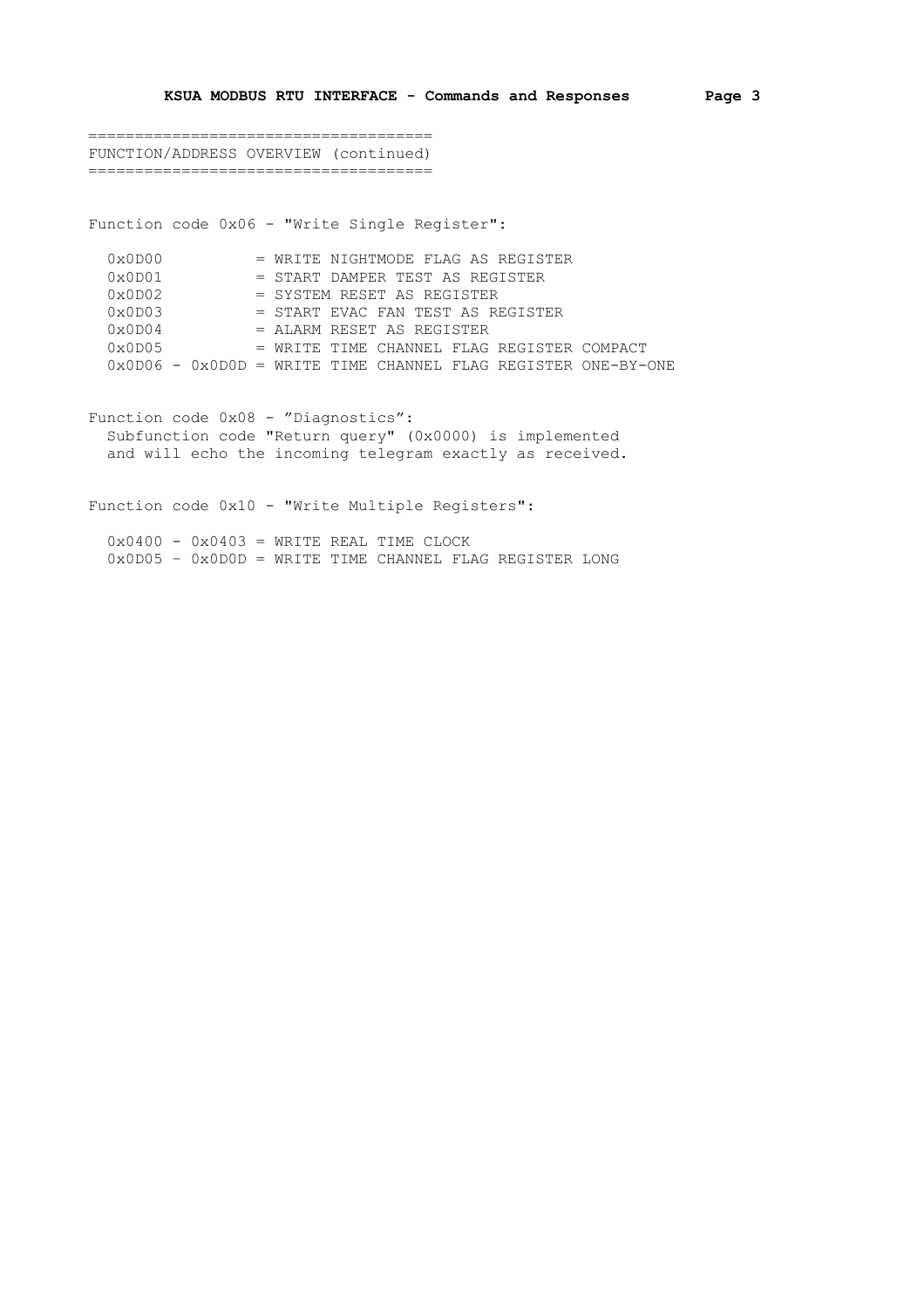============================== **READ DETECTOR STATUS (COMPACT)** ============================== See also "READ DETECTOR STATUS (LONG)" below. 16 registers (16-bit) 4 detectors per register \* = unused bits, read as zero 16-bit register read: Function code: 0x04 ("Read Input Registers") or 0x03 Start address: Register address, 0x0000..0x000F Register count: 1..(16-Start Address LSByte) |------| | Reg. |----|----|----|----|----|----|----|----|----|----|----|----|----|----|----|----| | Addr.| 15 | 14 | 13 | 12 | 11 | 10 | 9 | 8 | 7 | 6 | 5 | 4 | 3 | 2 | 1 | 0 |< Bit number |------|----|----|----|----|----|----|----|----|----|----|----|----|----|----|----|----| |0x0000| | 4 | 4 | 4 | | 3 | 3 | 3 | | 2 | 2 | 2 | | 1 | 1 | 1 |< Det. number | | \* |FAIL|SERV|FIRE| \* |FAIL|SERV|FIRE| \* |FAIL|SERV|FIRE| \* |FAIL|SERV|FIRE|< Det. flags |------|----|----|----|----|----|----|----|----|----|----|----|----|----|----|----|----| |0x0001| | 8 | 8 | 8 | | 7 | 7 | 7 | | 6 | 6 | 6 | | 5 | 5 | 5 | | | \* |FAIL|SERV|FIRE| \* |FAIL|SERV|FIRE| \* |FAIL|SERV|FIRE| \* |FAIL|SERV|FIRE| |------|----|----|----|----|----|----|----|----|----|----|----|----|----|----|----|----| ........ . . . . . . . . . . . . . . . . ........ . . . . . . . . . . . . . . . . ........ . . . . . . . . . . . . . . . . |------|----|----|----|----|----|----|----|----|----|----|----|----|----|----|----|----| |0x000E| | 60 | 60 | 60 | | 59 | 59 | 59 | | 58 | 58 | 58 | | 57 | 57 | 57 | | | \* |FAIL|SERV|FIRE| \* |FAIL|SERV|FIRE| \* |FAIL|SERV|FIRE| \* |FAIL|SERV|FIRE| |------|----|----|----|----|----|----|----|----|----|----|----|----|----|----|----|----| |0x000F| | 64 | 64 | 64 | | 63 | 63 | 63 | | 62 | 62 | 62 | | 61 | 61 | 61 | | | \* |FAIL|SERV|FIRE| \* |FAIL|SERV|FIRE| \* |FAIL|SERV|FIRE| \* |FAIL|SERV|FIRE| |------|----|----|----|----|----|----|----|----|----|----|----|----|----|----|----|----| Example MODBUS transaction for "READ DETECTOR STATUS (COMPACT)" (CRC not shown):

 Master request: Byte  $0 =$  Slave Address = 1..247 Byte  $1$  = Function Code = 4 or 3 Byte  $2 =$  Starting Address MSB = 0 Byte  $3 =$  Starting Address LSB =  $0..15$ Byte  $4$  = Register Count MSB = 0 Byte  $5$  = Register Count LSB = 1.. (16-Start Address LSByte) Slave response: Byte  $0 =$  Slave Address = 1..247 Byte  $1$  = Function Code = 4 or 3 Byte 2 = Total Register Bytecount =  $2 \times ($ Register Count) =  $2 \cdot .32$  Byte 3 = Register MSB from starting address Byte 4 = Register LSB from starting address Byte 5 = Register MSB from starting address+1 Byte 6 = Register LSB from starting address+1 ... ... Byte ? = Register MSB from starting address+(Register Count-1) Byte ? = Register LSB from starting address+(Register Count-1)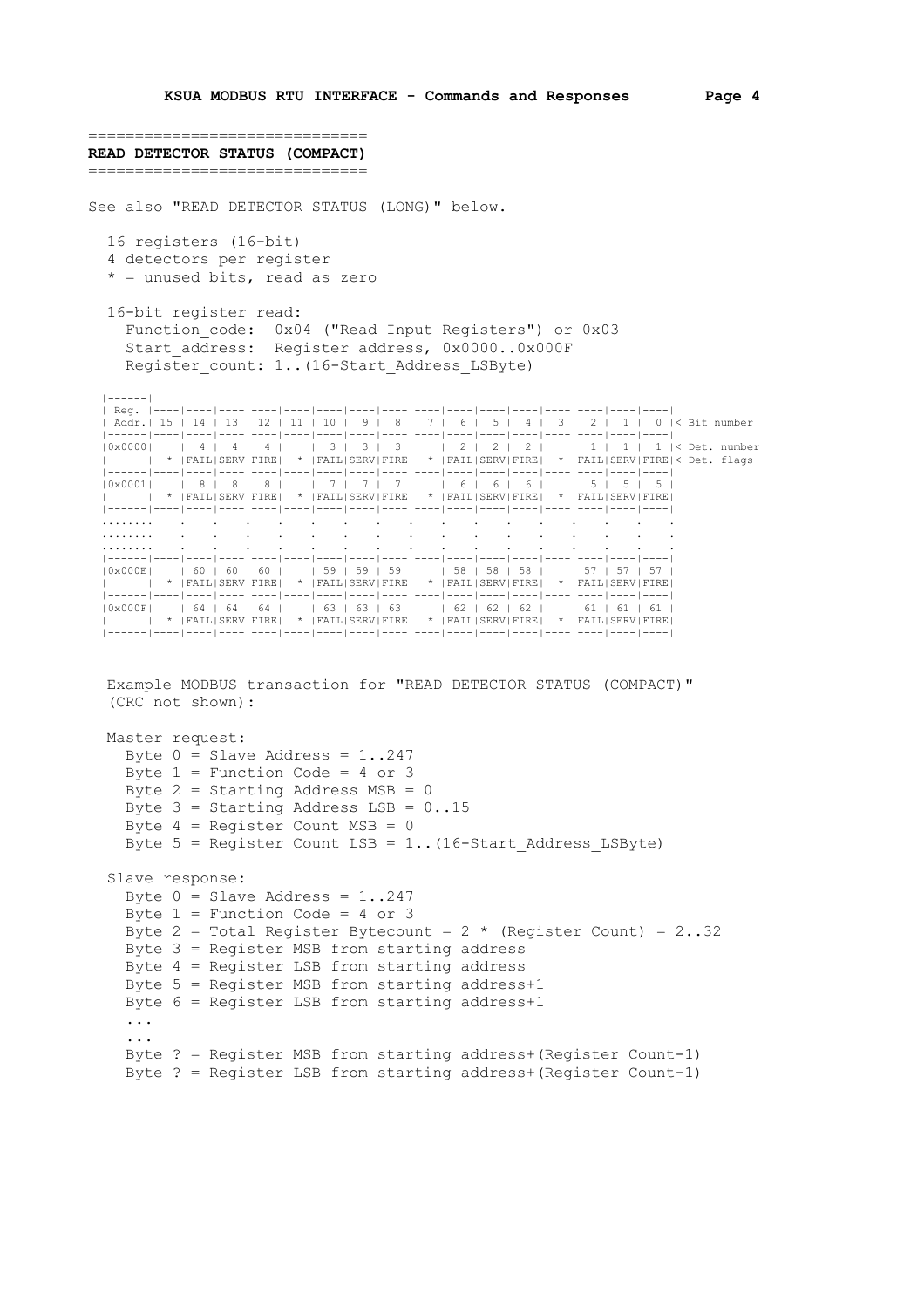```
===============================
READ DAMPER POSITIONS (COMPACT)
===============================
See also "READ DAMPER POSITIONS (LONG)" below.
   8 registers (16-bit)
   8 dampers per register
   16-bit register read:
    Function code: 0x04 ("Read Input Registers") or 0x03
     Start address: Register address, 0x0100..0x0107
     Register count: 1..(8-Start Address LSByte)
 |------|
   | Reg. |----|----|----|----|----|----|----|----|----|----|----|----|----|----|----|----|
 | Addr.| 15 | 14 | 13 | 12 | 11 | 10 | 9 | 8 | 7 | 6 | 5 | 4 | 3 | 2 | 1 | 0 |< Bit number
 |------|----|----|----|----|----|----|----|----|----|----|----|----|----|----|----|----|
  |------|-<br>|0x0100| 8 | 8 | 7 | 7 | 6 | 6 | 5 | 5 | 4 | 4 | 3 | 3 | 2 | 2 | 1 | 1 |< Damper num.
      | | ON | OFF| ON | OFF| ON | OFF| ON | OFF| ON | OFF| ON | OFF| ON | OFF| ON | OFF|< Pos. flags
     |------|----|----|----|----|----|----|----|----|----|----|----|----|----|----|----|----|
   |0x0101| 16 | 16 | 15 | 15 | 14 | 14 | 13 | 13 | 12 | 12 | 11 | 11 | 10 | 10 | 9 | 9 |
         | | ON | OFF| ON | OFF| ON | OFF| ON | OFF| ON | OFF| ON | OFF| ON | OFF| ON | OFF|
   |------|----|----|----|----|----|----|----|----|----|----|----|----|----|----|----|----|
 ........ . . . . . . . . . . . . . . . .
 ........ . . . . . . . . . . . . . . . .
 ........ . . . . . . . . . . . . . . . .
 |------|----|----|----|----|----|----|----|----|----|----|----|----|----|----|----|----|
   |0x0106| 56 | 56 | 55 | 55 | 54 | 54 | 53 | 53 | 52 | 52 | 51 | 51 | 50 | 50 | 49 | 49 |
          | | ON | OFF| ON | OFF| ON | OFF| ON | OFF| ON | OFF| ON | OFF| ON | OFF| ON | OFF|
   |------|----|----|----|----|----|----|----|----|----|----|----|----|----|----|----|----|
   |0x0107| 64 | 64 | 63 | 63 | 62 | 62 | 61 | 61 | 60 | 60 | 59 | 59 | 58 | 58 | 57 | 57 |
        | | ON | OFF| ON | OFF| ON | OFF| ON | OFF| ON | OFF| ON | OFF| ON | OFF| ON | OFF|
   |------|----|----|----|----|----|----|----|----|----|----|----|----|----|----|----|----|
   Example MODBUS transaction for "READ DAMPER POSITIONS (COMPACT)"
   (CRC not shown):
   Master request:
    Byte 0 = Slave Address = 1..247
     Byte 1 = Function Code = 4 or 3
    Byte 2 = Starting Address MSB = 1
    Byte 3 = Starting Address LSB = 0..7Byte 4 = Register Count MSB = 0
     Byte 5 = Register Count LSB = 1.. (8-Start Address LSByte)
   Slave response:
     Byte 0 = Slave Address = 1..247
     Byte 1 = Function Code = 4 or 3
     Byte 2 = Total Register Bytecount = 2 * (Register Count) = 2 \cdot .16 Byte 3 = Register MSB from starting address
      Byte 4 = Register LSB from starting address
      Byte 5 = Register MSB from starting address+1
      Byte 6 = Register LSB from starting address+1
      ...
      ...
      Byte ? = Register MSB from starting address+(Register Count-1)
```

```
 Byte ? = Register LSB from starting address+(Register Count-1)
```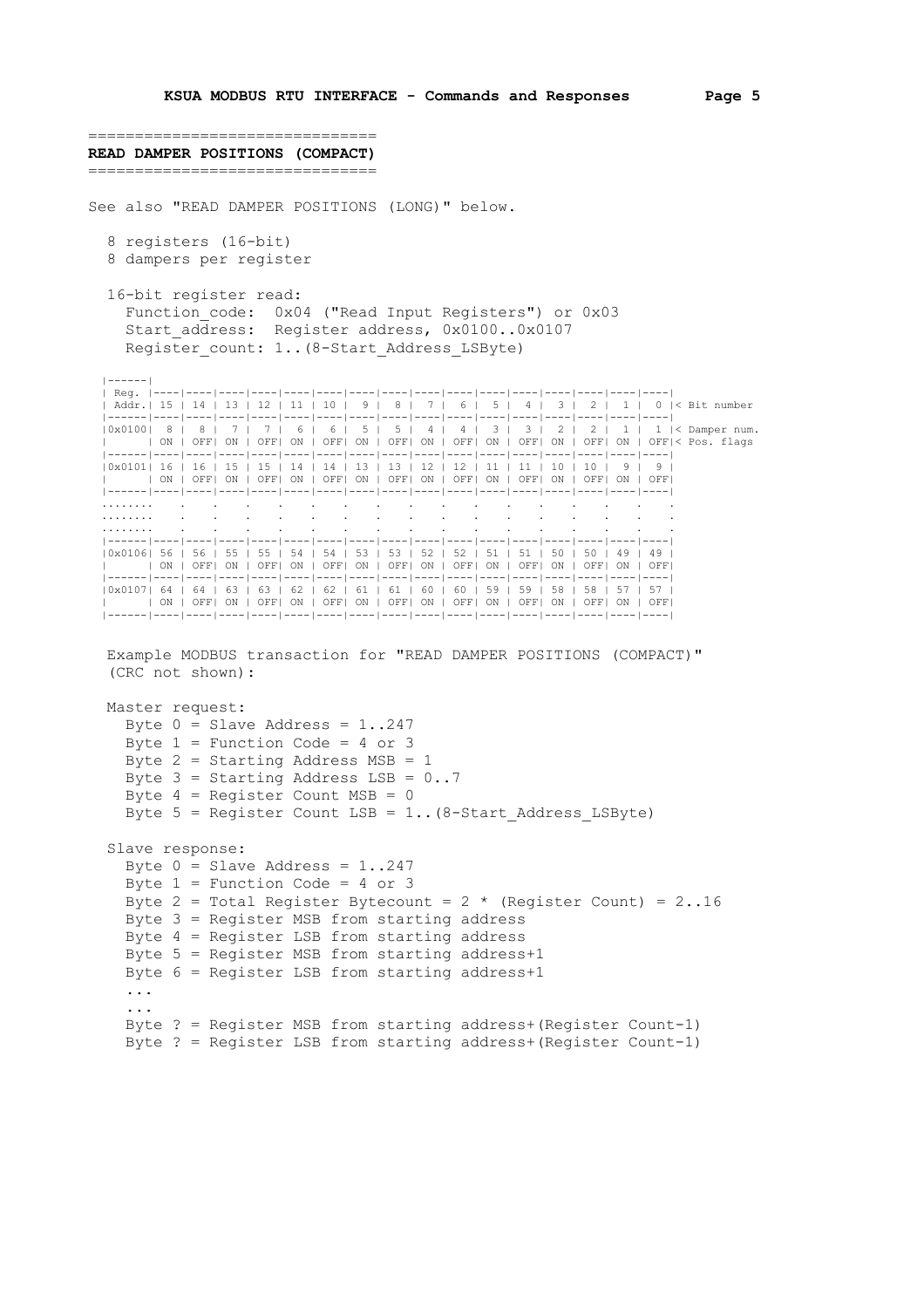```
=========================================
READ DETECTOR GROUP FIRE STATUS (COMPACT)
=========================================
See also "READ DETECTOR GROUP FIRE STATUS (LONG)" below.
   4 registers (16-bit)
   16 detector groups per register
   16-bit register read:
     Function code: 0x04 ("Read Input Registers") or 0x03
     Start address: Register address, 0x0200..0x0203
     Register count: 1..(4-Start Address LSByte)
 |------|
   | Reg. |----|----|----|----|----|----|----|----|----|----|----|----|----|----|----|----|
 | Addr.| 15 | 14 | 13 | 12 | 11 | 10 | 9 | 8 | 7 | 6 | 5 | 4 | 3 | 2 | 1 | 0 |< Bit number
 |------|----|----|----|----|----|----|----|----|----|----|----|----|----|----|----|----|
  |------|--· |<br>|0x0200| 16 | 15 | 14 | 13 | 12 | 11 | 10 | 9 | 8 | 7 | 6 | 5 | 4 | 3 | 2 | 1 |< Group num.
         | |FIRE|FIRE|FIRE|FIRE|FIRE|FIRE|FIRE|FIRE|FIRE|FIRE|FIRE|FIRE|FIRE|FIRE|FIRE|FIRE|< Fire flags
         |------|----|----|----|----|----|----|----|----|----|----|----|----|----|----|----|----|
   |0x0201| 32 | 31 | 30 | 29 | 28 | 27 | 26 | 25 | 24 | 23 | 22 | 21 | 20 | 19 | 18 | 17 |
         | |FIRE|FIRE|FIRE|FIRE|FIRE|FIRE|FIRE|FIRE|FIRE|FIRE|FIRE|FIRE|FIRE|FIRE|FIRE|FIRE|
 |------|----|----|----|----|----|----|----|----|----|----|----|----|----|----|----|----|
 |0x0202| 48 | 47 | 46 | 45 | 44 | 43 | 42 | 41 | 40 | 39 | 38 | 37 | 36 | 35 | 34 | 33 |
        | |FIRE|FIRE|FIRE|FIRE|FIRE|FIRE|FIRE|FIRE|FIRE|FIRE|FIRE|FIRE|FIRE|FIRE|FIRE|FIRE|
 |------|----|----|----|----|----|----|----|----|----|----|----|----|----|----|----|----|
 |0x0203| 64 | 63 | 62 | 61 | 44 | 43 | 42 | 41 | 40 | 39 | 38 | 37 | 36 | 35 | 34 | 33 |
         | |FIRE|FIRE|FIRE|FIRE|FIRE|FIRE|FIRE|FIRE|FIRE|FIRE|FIRE|FIRE|FIRE|FIRE|FIRE|FIRE|
   |------|----|----|----|----|----|----|----|----|----|----|----|----|----|----|----|----|
   Example MODBUS transaction for "READ DETECTOR GROUP FIRE STATUS (COMPACT)"
    (CRC not shown):
   Master request:
     Byte 0 = Slave Address = 1..247
     Byte 1 = Function Code = 4 or 3
      Byte 2 = Starting Address MSB = 2
     Byte 3 = Starting Address LSB = 0..3 Byte 4 = Register Count MSB = 0
     Byte 5 = Register Count LSB = 1.. (4-Start Address LSByte)
   Slave response:
     Byte 0 = Slave Address = 1..247
     Byte 1 = Function Code = 4 or 3
     Byte 2 = Total Register Bytecount = 2 * (Register Count) = 2 \cdot .8
```
 Byte ? = Register MSB from starting address+(Register Count-1) Byte ? = Register LSB from starting address+(Register Count-1)

 Byte 3 = Register MSB from starting address Byte 4 = Register LSB from starting address Byte 5 = Register MSB from starting address+1 Byte 6 = Register LSB from starting address+1

 ... ...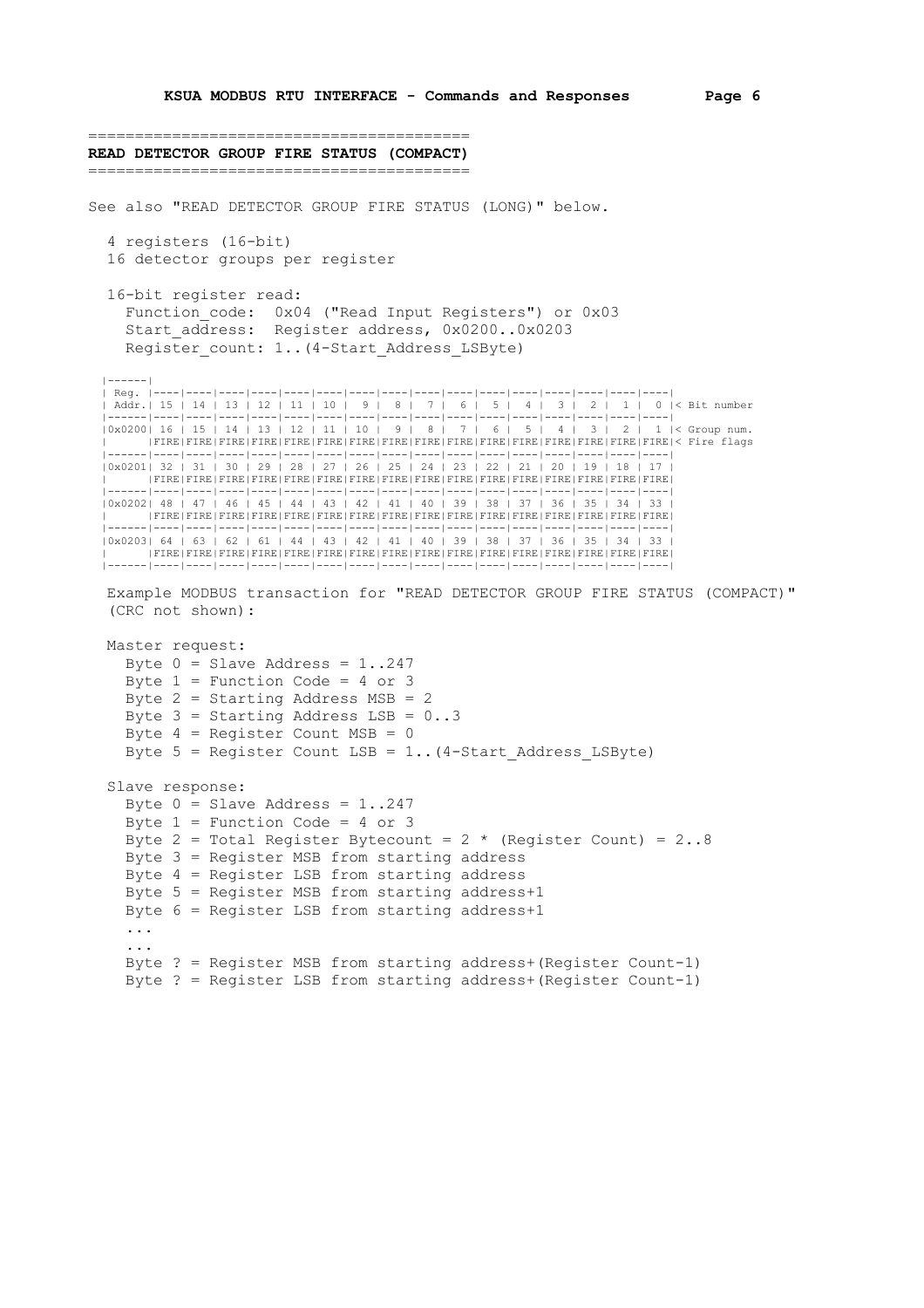```
===============================
READ INPUTS AND FLAGS (COMPACT)
===============================
See also "READ INPUTS AND FLAGS (LONG)" below.
   1 register (16-bit)
  * = unused bits, read as zero
   16-bit register read:
    Function code: 0x04 ("Read Input Registers") or 0x03
    start address: Register address, 0x0300
    Register count: 1
   Flag names:
    "FIRE ALRM" = Fire Alarm Relay, 1 = Activated (Fire)
 "SUM ALRM" = Sum Alarm Relay, 1 = Activated (Fault or Fire)
 "VENT FAN" = Power Relay 1 (always VENT Fan), 1 = Relay ON
 "POWR REL2" = Power Relay 2 (VENT Fan, EVAC Fan, Heater or
                   EXT. FIRE ALARM), 1 = Relay ON
     "EXT ALRM" = External Alarm Input on KSUA, 1 = Activated (Fire alarm!)
     "FORC OPEN" = Forced Opening Input on KSUA, 1 = Activated (Open!)
     "EXT NITE" = External Night Input on KSUA, 1 = Activated (Night!)
     "SLAVE DAY" = KSUA forced to daytime mode by request from KSUB slave (if
                   flag = 1)"NITE FLAG" = Current KSUA mode, 1 = Night, 0 = Day
     "DMPR TEST" = Damper test, and possibly also EVAC fan test, is in
                    progress (if flag = 1)
 |------|
  | Reg. |----|----|----|----|----|----|----|----|----|----|----|----|----|----|----|----|
 | Addr.| 15 | 14 | 13 | 12 | 11 | 10 | 9 | 8 | 7 | 6 | 5 | 4 | 3 | 2 | 1 | 0 |< Bit number
 |------|----|----|----|----|----|----|----|----|----|----|----|----|----|----|----|----|
  |0x0300| * | * | * | * | * | * |DMPR|NITE|SLAV|EXT |FORC|EXT |POWR|VENT|SUM |FIRE|
                             | | | | | | | |TEST|FLAG|DAY |NITE|OPEN|ALRM|REL2|FAN |ALRM|ALRM|
   |------|----|----|----|----|----|----|----|----|----|----|----|----|----|----|----|----|
   Example MODBUS transaction for "READ INPUTS AND FLAGS (COMPACT)"
   (CRC not shown):
   Master request:
    Byte 0 = Slave Address = 1..247
    Byte 1 = Function Code = 4 or 3
     Byte 2 = Starting Address MSB = 3
    Byte 3 = Starting Address LSB = 0
    Byte 4 = Register Count MSB = 0
     Byte 5 = Register Count LSB = 1
   Slave response:
    Byte 0 = Slave Address = 1..247
    Byte 1 = Function Code = 4 or 3
    Byte 2 = Total Register Bytecount = 2Byte 3 = Register at 0 \times 0300, MSB
    Byte 4 = Register at 0 \times 0300, LSB
```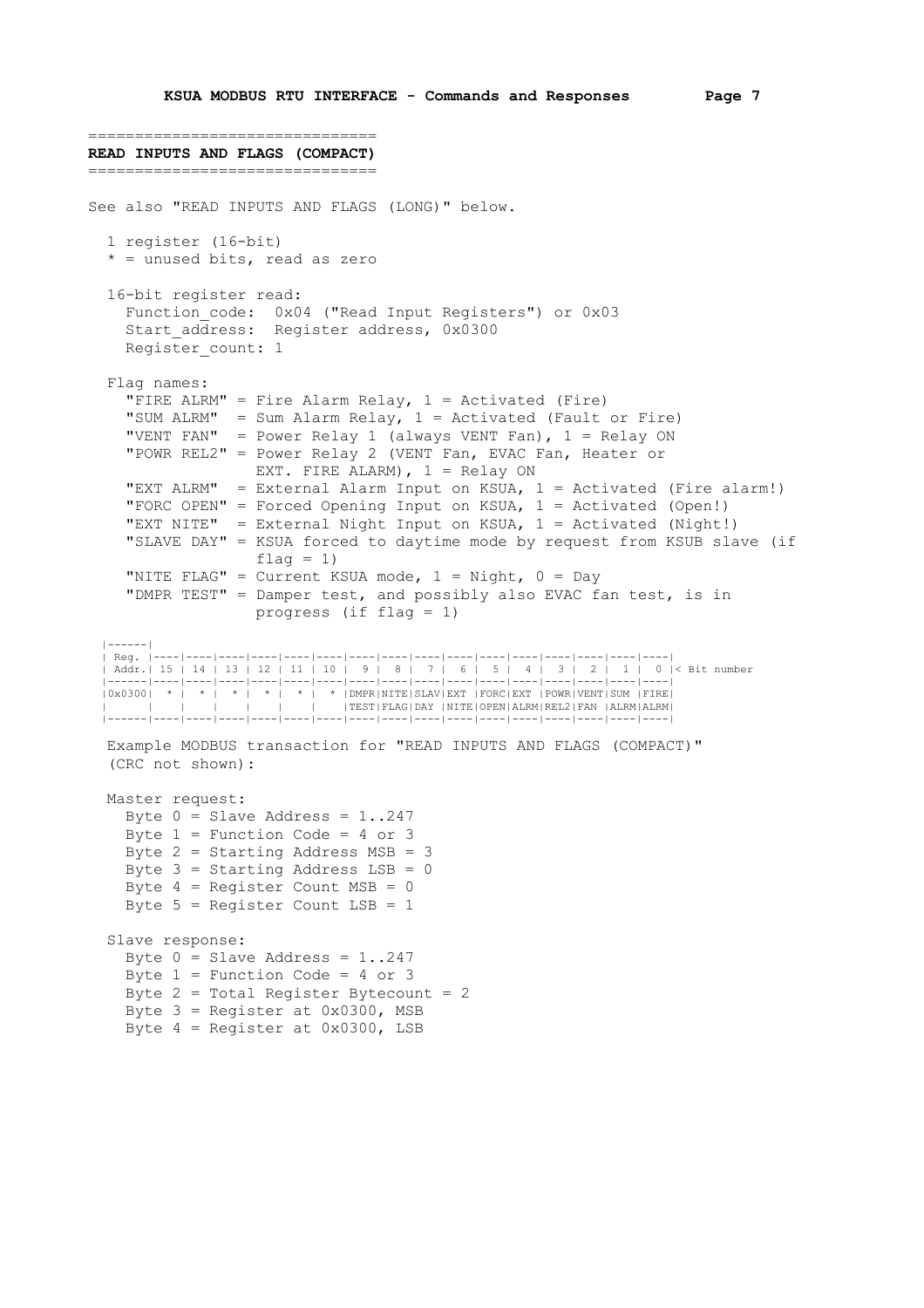```
==========================
READ/WRITE REAL TIME CLOCK
==========================
   4 registers (16-bit)
    * = unused bits, read/write as zero
   All values are in binary format (not BCD!):
     SEC5..SEC0 = Seconds, 0..59 MIN5..MIN0 = Minutes, 0..59
      HOUR4..HOUR0 = Hours, 0..23
      WDAY2..WDAY0 = Weekday, 0..6 where 0 is Sunday
     DATE4..DATE0 = Date, 1..31
      MONT3..MONT0 = Month, 1..12
     YEAR6..YEAR0 = Year, 0..99
   16-bit register write:
 Function_code: 0x10 ("Write Multiple Regsisters")
Start address: Register address, 0x0400
     Register count: 4 (must be 4!)
   16-bit register read:
      Function_code: 0x04 ("Read Input Registers") or 3
      Start_address: Register address, 0x0400
     Register count: 4 (must be 4!)
   |------|
 | Reg. |----|----|----|----|----|----|----|----|----|----|----|----|----|----|----|----|
 | Addr.| 15 | 14 | 13 | 12 | 11 | 10 | 9 | 8 | 7 | 6 | 5 | 4 | 3 | 2 | 1 | 0 |< Bit number
 |------|----|----|----|----|----|----|----|----|----|----|----|----|----|----|----|----|
 |0x0400| * | * |MIN |MIN |MIN |MIN |MIN |MIN | * | * |SEC |SEC |SEC |SEC |SEC |SEC |
 | | | | 5 | 4 | 3 | 2 | 1 | 0 | | | 5 | 4 | 3 | 2 | 1 | 0 |
 |------|----|----|----|----|----|----|----|----|----|----|----|----|----|----|----|----|
 |0x0401| * | * | * | * | * |WDAY|WDAY|WDAY| * | * | * |HOUR|HOUR|HOUR|HOUR|HOUR|
 | | | | | | | 2 | 1 | 0 | | | | 4 | 3 | 2 | 1 | 0 |
 |------|----|----|----|----|----|----|----|----|----|----|----|----|----|----|----|----|
  (0 \times 0402) * | * | * | * | MONT|MONT|MONT|MONT| * | * | * | DATE|DATE|DATE|DATE|DATE|DATE|DATE|\frac{1}{2}|
 | | | | | | 3 | 2 | 1 | 0 | | | | 4 | 3 | 2 | 1 | 0 |
 |------|----|----|----|----|----|----|----|----|----|----|----|----|----|----|----|----|
   |0x0403| * | * | * | * | * | * | * | * | * |YEAR|YEAR|YEAR|YEAR|YEAR|YEAR|YEAR|
 | | | | | | | | | | | 6 | 5 | 4 | 3 | 2 | 1 | 0 |
 |------|----|----|----|----|----|----|----|----|----|----|----|----|----|----|----|----|
```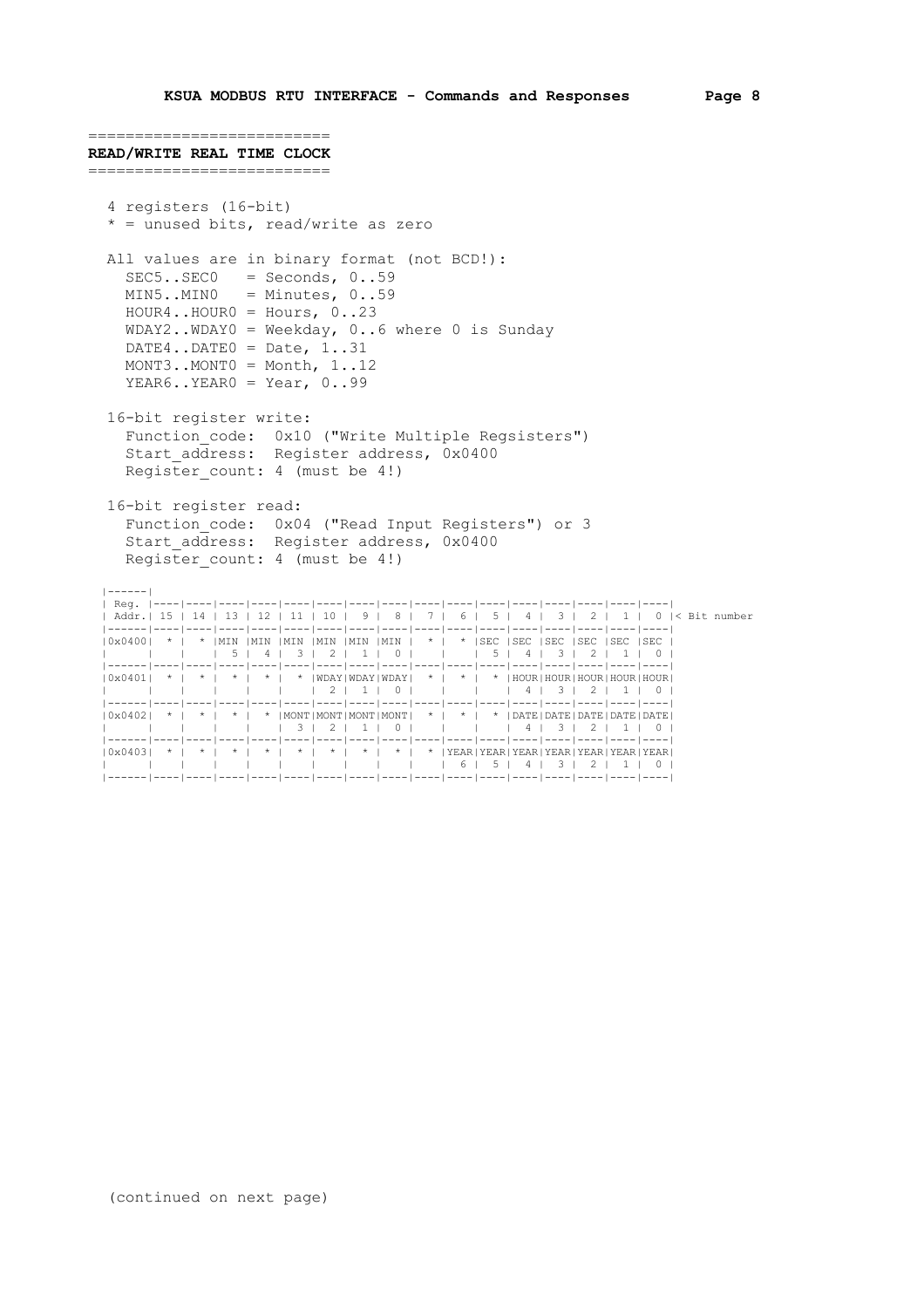```
======================================
READ/WRITE REAL TIME CLOCK (continued)
======================================
   Example MODBUS transaction for "READ REAL TIME CLOCK" (CRC not shown):
   Master request:
   Byte 0 = Slave Address = 1..247
    Byte 1 = Function Code = 4 or 3
     Byte 2 = Starting Address MSB = 4
    Byte 3 = Starting Address LSB = 0
    Byte 4 = Register Count MSB = 0
    Byte 5 = Register Count LSB = 4
   Slave response:
    Byte 0 = Slave Address = 1..247
    Byte 1 = Function Code = 4 or 3
    Byte 2 = Total Register Bytecount = 8
    Byte 3 = Register at 0 \times 0400, MSB
    Byte 4 = Register at 0 \times 0400, LSB
    Byte 5 = Register at 0 \times 0401, MSB
     Byte 6 = Register at 0x0401, LSB
    Byte 7 = Register at 0x0402, MSB
    Byte 8 = Register at 0x0402, LSB
    Byte 9 = Register at 0x0403, MSB
     Byte10 = Register at 0x0403, LSB
   Example MODBUS transaction for "WRITE REAL TIME CLOCK" (CRC not shown):
   Master request:
   Byte 0 = Slave Address = 1..247
    Byte 1 = Function Code = 16 (0x10)
    Byte 2 = Starting Address MSB = 4
    Byte 3 = Starting Address LSB = 0
    Byte 4 = Register Count MSB = 0
     Byte 5 = Register Count LSB = 4
    Byte 6 = Total Register SystemByte 7 = MINUTES (0..59 in binary format)
    Byte 8 = SECONDS (0..59) in binary format)
    Byte 9 = WEEKDAY (0..6 in binary format)
    Byte10 = HOUR (0..23) in binary format)
   Bytell = MONTH (1..12 in binary format)
    Byte12 = DATE (1..31) in binary format)
     Byte13 = 0 (not used but keep this byte cleared for future compatibility!)
    Byte14 = YEAR (0..99 in binary format)
   Slave response:
    Byte 0 = Slave Address = 1..247
    Byte 1 = Function Code = 16 (0x10)
    Byte 2 = Starting Address MSB = 4
    Byte 3 = Starting Address LSB = 0
    Byte 4 = Register Count MSB = 0
    Byte 5 = Register Count LSB = 4
```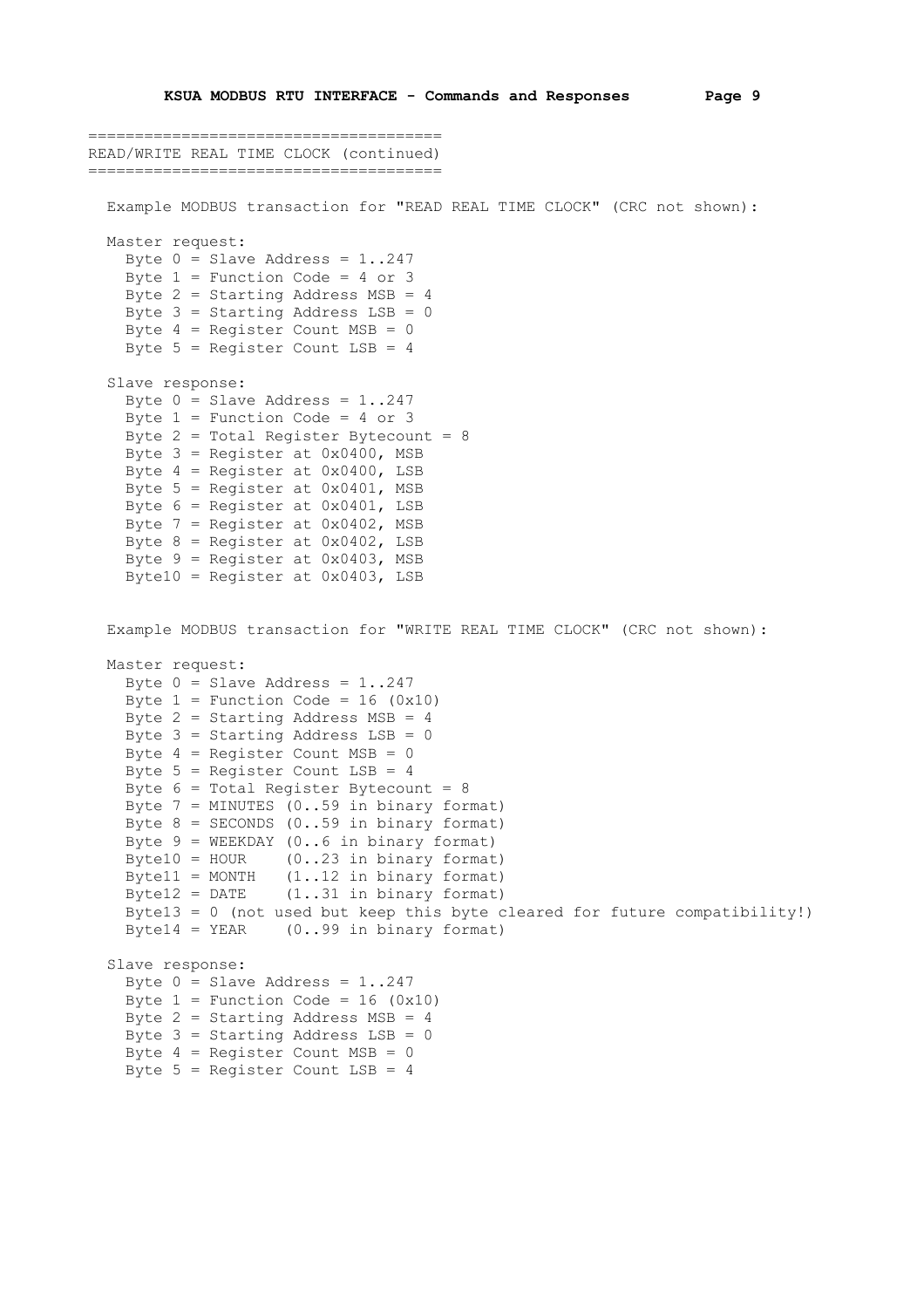```
===========================
READ DETECTOR STATUS (LONG)
===========================
See also "READ DETECTOR STATUS LONG (COMPACT)" above.
   64 registers (16-bit)
   1 detector per register
   * = unused bits, read as zero
   Detector flag polarity: Logic '1' = TRUE
   16-bit register read:
 Function_code: 0x04 ("Read Input Registers") or 0x03
 Start_address: Register address, 0x0500..0x053F
     Register count: 1..(64-Start Address LSByte)
 |------|
 | Reg. |----|----|----|----|----|----|----|----|----|----|----|----|----|----|----|----|
 | Addr.| 15 | 14 | 13 | 12 | 11 | 10 | 9 | 8 | 7 | 6 | 5 | 4 | 3 | 2 | 1 | 0 |< Bit number
 |------|----|----|----|----|----|----|----|----|----|----|----|----|----|----|----|----|
 |0x0500| | | | | | | | | | | | | | 1 | 1 | 1 |< Det. number
 | | * | * | * | * | * | * | * | * | * | * | * | * | * |FAIL|SERV|FIRE|< Det. flags
 |------|----|----|----|----|----|----|----|----|----|----|----|----|----|----|----|----|
 |0x0501| | | | | | | | | | | | | | 2 | 2 | 2 |
           | | * | * | * | * | * | * | * | * | * | * | * | * | * |FAIL|SERV|FIRE|
   |------|----|----|----|----|----|----|----|----|----|----|----|----|----|----|----|----|
 ........ . . . . . . . . . . . . . . . .
 ........ . . . . . . . . . . . . . . . .
 ........ . . . . . . . . . . . . . . . .
 |------|----|----|----|----|----|----|----|----|----|----|----|----|----|----|----|----|
 |0x053E| | | | | | | | | | | | | | 63 | 63 | 63 |
 | | * | * | * | * | * | * | * | * | * | * | * | * | * |FAIL|SERV|FIRE|
      |------|----|----|----|----|----|----|----|----|----|----|----|----|----|----|----|----|
 |0x053F| | | | | | | | | | | | | | 64 | 64 | 64 |
 | | * | * | * | * | * | * | * | * | * | * | * | * | * |FAIL|SERV|FIRE|
   |------|----|----|----|----|----|----|----|----|----|----|----|----|----|----|----|----|
   Example MODBUS transaction for "READ DETECTOR STATUS (LONG)" (CRC not shown):
   Master request:
    Byte 0 = Slave Address = 1..247
     Byte 1 = Function Code = 4 or 3
    Byte 2 = Starting Address MSB = 5
    Byte 3 = Starting Address LSB = 0(.63)Byte 4 = Register Count MSB = 0
     Byte 5 = Register Count LSB = 1.. (64-Start Address LSByte)
   Slave response:
     Byte 0 = Slave Address = 1..247
     Byte 1 = Function Code = 4 or 3
     Byte 2 = Total Register Bytecount = 2 \times (Register Count) = 2.128 Byte 3 = Register MSB from starting address
      Byte 4 = Register LSB from starting address
      Byte 5 = Register MSB from starting address+1
      Byte 6 = Register LSB from starting address+1
      ...
      ...
      Byte ? = Register MSB from starting address+(Register Count-1)
      Byte ? = Register LSB from starting address+(Register Count-1)
```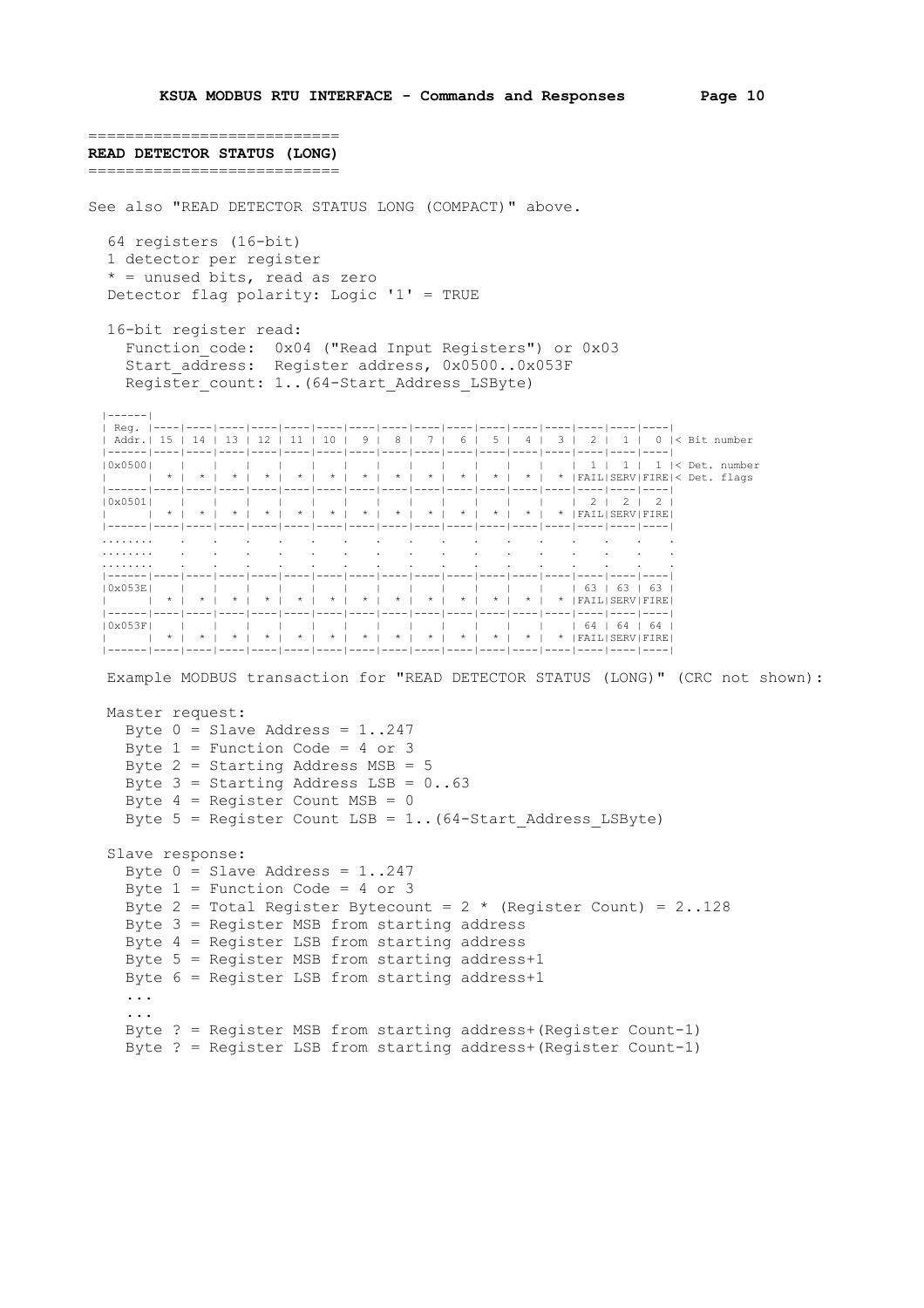```
============================
READ DAMPER POSITIONS (LONG)
============================
See also "READ DAMPER POSITIONS (COMPACT)" above.
   64 registers (16-bit)
   1 damper per register
   * = unused bits, read as zero
   Damper flag polarity: Logic '1' = TRUE
   16-bit register read:
 Function_code: 0x04 ("Read Input Registers") or 0x03
 Start_address: Register address, 0x0600..0x063F
    Register count: 1..(64-Start Address LSByte)
 |------|
 | Reg. |----|----|----|----|----|----|----|----|----|----|----|----|----|----|----|----|
 | Addr.| 15 | 14 | 13 | 12 | 11 | 10 | 9 | 8 | 7 | 6 | 5 | 4 | 3 | 2 | 1 | 0 |< Bit number
 |------|----|----|----|----|----|----|----|----|----|----|----|----|----|----|----|----|
 |0x0600| | | | | | | | | | | | | | | 1 | 1 |< Damper num.
 | | * | * | * | * | * | * | * | * | * | * | * | * | * | * | ON | OFF|< Pos. flags
   |------|----|----|----|----|----|----|----|----|----|----|----|----|----|----|----|----|
 |0x0601| | | | | | | | | | | | | | | 2 | 2 |
 | | * | * | * | * | * | * | * | * | * | * | * | * | * | * | ON | OFF|
   |------|----|----|----|----|----|----|----|----|----|----|----|----|----|----|----|----|
 ........ . . . . . . . . . . . . . . . .
 ........ . . . . . . . . . . . . . . . .
 ........ . . . . . . . . . . . . . . . .
 |------|----|----|----|----|----|----|----|----|----|----|----|----|----|----|----|----|
 |0x063E| | | | | | | | | | | | | | | 63 | 63 |
 | | * | * | * | * | * | * | * | * | * | * | * | * | * | * | ON | OFF|
   |------|----|----|----|----|----|----|----|----|----|----|----|----|----|----|----|----|
 |0x063F| | | | | | | | | | | | | | | 64 | 64 |
 | | * | * | * | * | * | * | * | * | * | * | * | * | * | * | ON | OFF|
   |------|----|----|----|----|----|----|----|----|----|----|----|----|----|----|----|----|
   Example MODBUS transaction for "READ DAMPER POSITIONS (LONG)" (CRC not shown):
   Master request:
    Byte 0 = Slave Address = 1..247
    Byte 1 = Function Code = 4 or 3
    Byte 2 = Starting Address MSB = 6
    Byte 3 = Starting Address LSB = 0(.63)Byte 4 = Register Count MSB = 0
    Byte 5 = Register Count LSB = 1.. (64-Start Address LSByte)
   Slave response:
    Byte 0 = Slave Address = 1..247
    Byte 1 = Function Code = 4 or 3
    Byte 2 = Total Register Bytecount = 2 \times (Register Count) = 2..128
     Byte 3 = Register MSB from starting address
     Byte 4 = Register LSB from starting address
     Byte 5 = Register MSB from starting address+1
     Byte 6 = Register LSB from starting address+1
     ...
      ...
     Byte ? = Register MSB from starting address+(Register Count-1)
     Byte ? = Register LSB from starting address+(Register Count-1)
```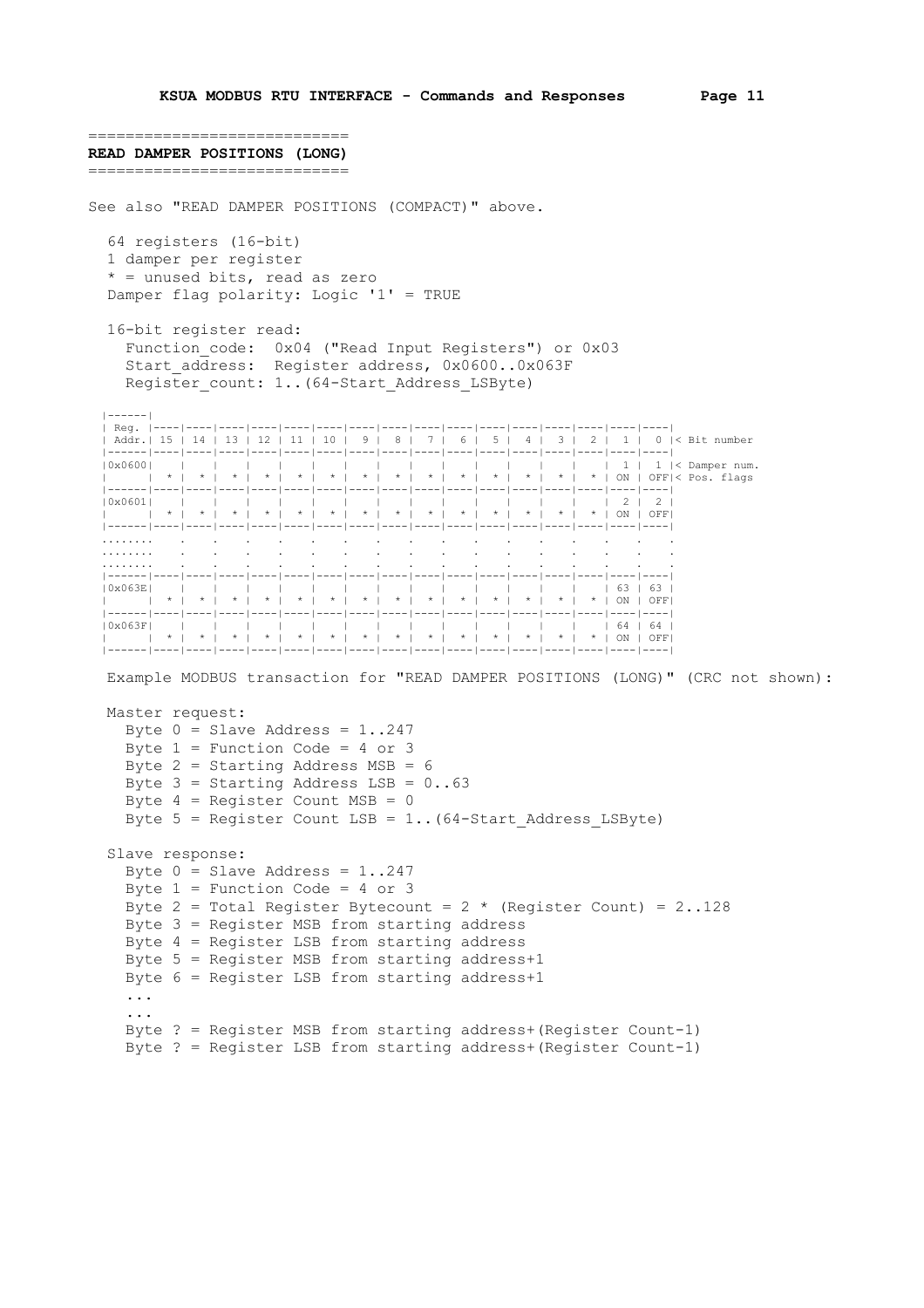====================================== **READ DETECTOR GROUP FIRE STATUS (LONG)** ====================================== See also "READ DETECTOR GROUP FIRE STATUS (COMPACT)" above. 64 registers (16-bit) 1 detector group per register  $*$  = unused bits, read as zero 16-bit register read: Function code: 0x04 ("Read Input Registers") or 0x03 Start\_address: Register address, 0x0700..0x073F Register count: 1..(64-Start Address LSByte) |------| | Reg. |----|----|----|----|----|----|----|----|----|----|----|----|----|----|----|----| | Addr.| 15 | 14 | 13 | 12 | 11 | 10 | 9 | 8 | 7 | 6 | 5 | 4 | 3 | 2 | 1 | 0 |< Bit number |------|----|----|----|----|----|----|----|----|----|----|----|----|----|----|----|----| |0x0700| | | | | | | | | | | | | | | | 1 |< Group num. | | \* | \* | \* | \* | \* | \* | \* | \* | \* | \* | \* | \* | \* | \* | \* |FIRE|< Fire flag |------|----|----|----|----|----|----|----|----|----|----|----|----|----|----|----|----| |0x0701| | | | | | | | | | | | | | | | 2 | | | \* | \* | \* | \* | \* | \* | \* | \* | \* | \* | \* | \* | \* | \* | \* |FIRE| |------|----|----|----|----|----|----|----|----|----|----|----|----|----|----|----|----| ........ . . . . . . . . . . . . . . . . ........ . . . . . . . . . . . . . . . . ........ . . . . . . . . . . . . . . . . |------|----|----|----|----|----|----|----|----|----|----|----|----|----|----|----|----| |0x073E| | | | | | | | | | | | | | | | 63 | | | \* | \* | \* | \* | \* | \* | \* | \* | \* | \* | \* | \* | \* | \* | \* |FIRE| |------|----|----|----|----|----|----|----|----|----|----|----|----|----|----|----|----| |0x073F| | | | | | | | | | | | | | | | 64 | | | \* | \* | \* | \* | \* | \* | \* | \* | \* | \* | \* | \* | \* | \* | \* |FIRE| |------|----|----|----|----|----|----|----|----|----|----|----|----|----|----|----|----| Example MODBUS transaction for "READ DETECTOR GROUP FIRE STATUS (LONG)" (CRC not shown): Master request: Byte  $0 =$  Slave Address = 1..247 Byte  $1$  = Function Code = 4 or 3 Byte  $2 =$  Starting Address MSB = 7 Byte  $3 =$  Starting Address LSB =  $0(.63)$ Byte  $4$  = Register Count MSB = 0 Byte  $5$  = Register Count LSB = 1.. (64-Start Address LSByte) Slave response: Byte  $0 =$  Slave Address = 1..247 Byte  $1$  = Function Code = 4 or 3 Byte 2 = Total Register Bytecount =  $2 \times$  (Register Count) = 2..128 Byte 3 = Register MSB from starting address Byte 4 = Register LSB from starting address Byte 5 = Register MSB from starting address+1 Byte 6 = Register LSB from starting address+1

 ... Byte ? = Register MSB from starting address+(Register Count-1) Byte ? = Register LSB from starting address+(Register Count-1)

...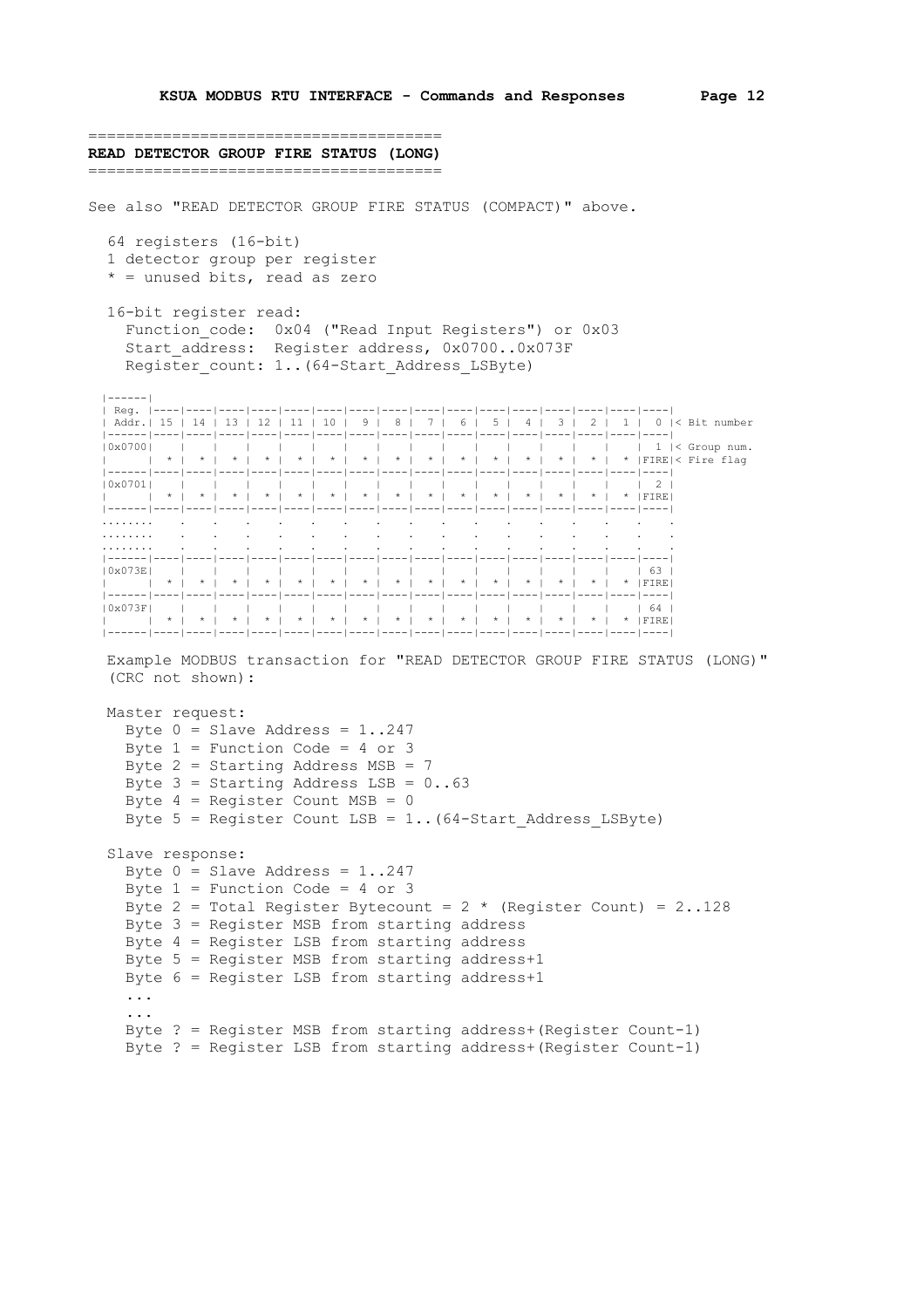```
============================
READ INPUTS AND FLAGS (LONG)
================================
See also "READ INPUTS AND FLAGS (COMPACT)" above.
   10 registers (16-bit)
  * = unused bits, read as zero
   16-bit register read:
    Function code: 0x04 ("Read Input Registers") or 0x03
      Start_address: Register address, 0x0800..0x809
    Register count: 1..(10-Start Address LSByte)
   Flag names:
     "FIRE ALRM" = Fire Alarm Relay, 1 = Activated (Fire)
 "SUM ALRM" = Sum Alarm Relay, 1 = Activated (Fault or Fire)
 "VENT FAN" = Power Relay 1 (always VENT Fan), 1 = Relay ON
 "POWR REL2" = Power Relay 2 (VENT Fan, EVAC Fan, Heater or
                     EXT. FIRE ALARM), 1 = Relay ON
      "EXT ALRM" = External Alarm Input on KSUA, 1 = Activated (Fire alarm!)
      "FORC OPEN" = Forced Opening Input on KSUA, 1 = Activated (Open!)
      "EXT NITE" = External Night Input on KSUA, 1 = Activated (Night!)
      "SLAVE DAY" = KSUA forced to daytime mode by request from KSUB slave
                     (if flag = 1)"NITE FLAG" = Current KSUA mode, 1 = Night, 0 = Day
      "DMPR TEST" = Damper test, and possibly also EVAC fan test, is in
                       progress (if flag = 1)
   |------|
   | Reg. |----|----|----|----|----|----|----|----|----|----|----|----|----|----|----|----|
 | Addr.| 15 | 14 | 13 | 12 | 11 | 10 | 9 | 8 | 7 | 6 | 5 | 4 | 3 | 2 | 1 | 0 |< Bit number
 |------|----|----|----|----|----|----|----|----|----|----|----|----|----|----|----|----|
   |0x0800| * | * | * | * | * | * | * | * | * | * | * | * | * | * | * |FIRE|
 | | | | | | | | | | | | | | | | |ALRM|
 |------|----|----|----|----|----|----|----|----|----|----|----|----|----|----|----|----|
   |0x0801| * | * | * | * | * | * | * | * | * | * | * | * | * | * | * |SUM |
                                                     | | | | | | | | | | | | | | | | |ALRM|
 |------|----|----|----|----|----|----|----|----|----|----|----|----|----|----|----|----|
 |0x0802| * | * | * | * | * | * | * | * | * | * | * | * | * | * | * |VENT|
 | | | | | | | | | | | | | | | | |FAN |
   |------|----|----|----|----|----|----|----|----|----|----|----|----|----|----|----|----|
                                                     \vert x \vert \vert \vert x \vert \vert \vert x \vert \vert \vert x \vert \vert \vert x \vert \vert \vert \vert x \vert \vert \vert \vert \vert \text{DWR} \vert | | | | | | | | | | | | | | | | |REL2|
 |------|----|----|----|----|----|----|----|----|----|----|----|----|----|----|----|----|
 |0x0804| * | * | * | * | * | * | * | * | * | * | * | * | * | * | * |EXT |
 | | | | | | | | | | | | | | | | |ALRM|
 |------|----|----|----|----|----|----|----|----|----|----|----|----|----|----|----|----|
   |0x0805| * | * | * | * | * | * | * | * | * | * | * | * | * | * | * |FORC|
 | | | | | | | | | | | | | | | | |OPEN|
            |------|----|----|----|----|----|----|----|----|----|----|----|----|----|----|----|----|
   |0x0806| * | * | * | * | * | * | * | * | * | * | * | * | * | * | * |EXT |
 | | | | | | | | | | | | | | | | |NITE|
                                           |------|----|----|----|----|----|----|----|----|----|----|----|----|----|----|----|----|
   |0x0807| * | * | * | * | * | * | * | * | * | * | * | * | * | * | * |SLAV|
 | | | | | | | | | | | | | | | | |DAY |
        |------|----|----|----|----|----|----|----|----|----|----|----|----|----|----|----|----|
   |0x0808| * | * | * | * | * | * | * | * | * | * | * | * | * | * | * |NITE|
 | | | | | | | | | | | | | | | | |FLAG|
           |------|----|----|----|----|----|----|----|----|----|----|----|----|----|----|----|----|
   |0x0809| * | * | * | * | * | * | * | * | * | * | * | * | * | * | * |DMPR|
 | | | | | | | | | | | | | | | | |TEST|
```
|------|----|----|----|----|----|----|----|----|----|----|----|----|----|----|----|----|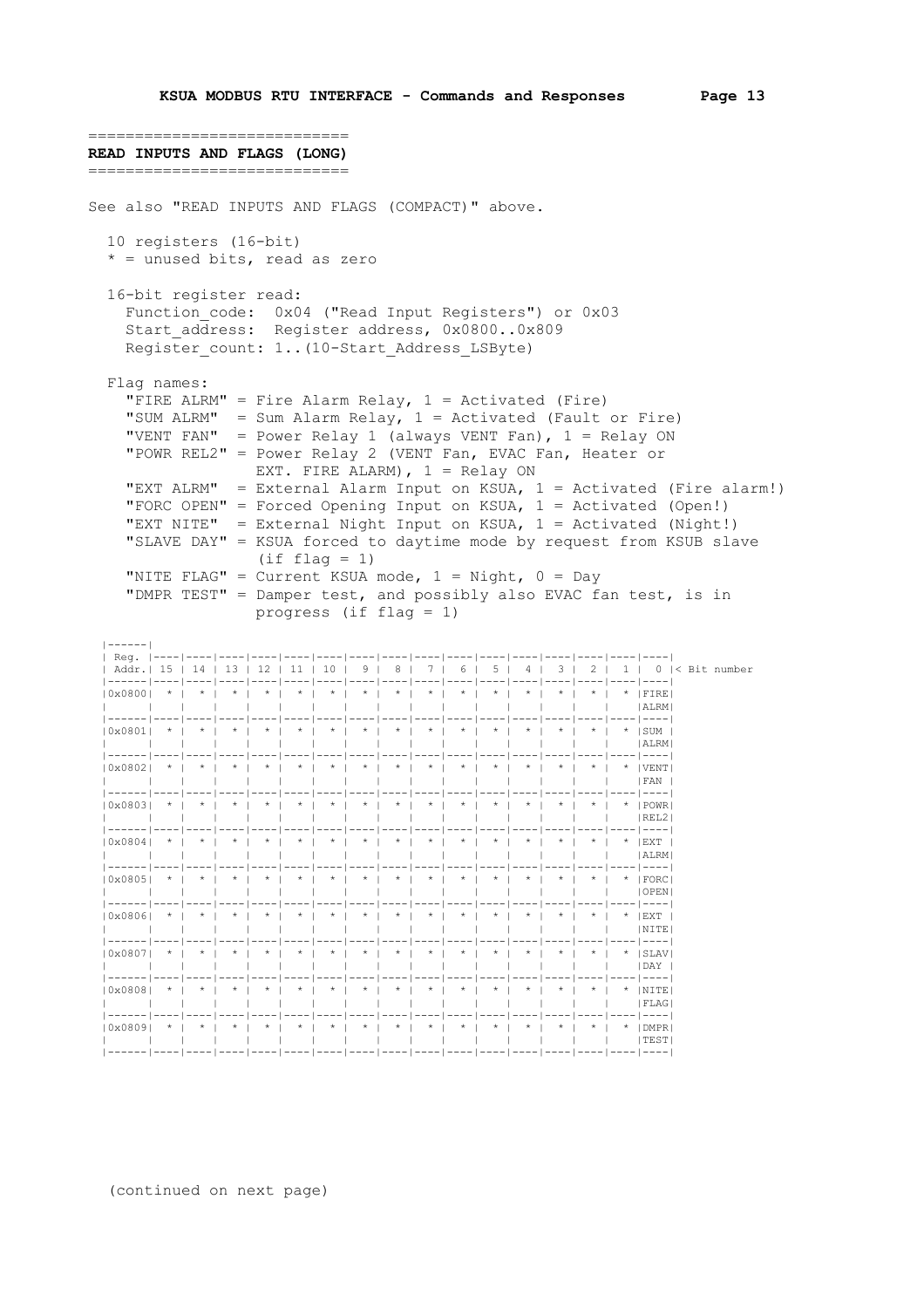```
========================================
READ INPUTS AND FLAGS (LONG) (continued)
========================================
   Example MODBUS transaction for "READ INPUTS AND FLAGS (LONG)" (CRC not shown):
   Master request:
   Byte 0 = Slave Address = 1..247
   Byte 1 = Function Code = 4 or 3
    Byte 2 = Starting Address MSB = 8
   Byte 3 = Starting Address LSB = 0..9Byte 4 = Register Count MSB = 0
     Byte 5 = Register Count LSB = 1..(10-Start_Address_LSByte)
   Slave response:
   Byte 0 = Slave Address = 1..247
    Byte 1 = Function Code = 4 or 3
   Byte 2 = Total Register Bytecount = 2 * (Register Count) = 2(.20) Byte 3 = Register MSB from starting address
    Byte 4 = Register LSB from starting address
    Byte 5 = Register MSB from starting address+1
     Byte 6 = Register LSB from starting address+1
     ...
     ...
     Byte ? = Register MSB from starting address+(Register Count-1)
    Byte ? = Register LSB from starting address+(Register Count-1)
```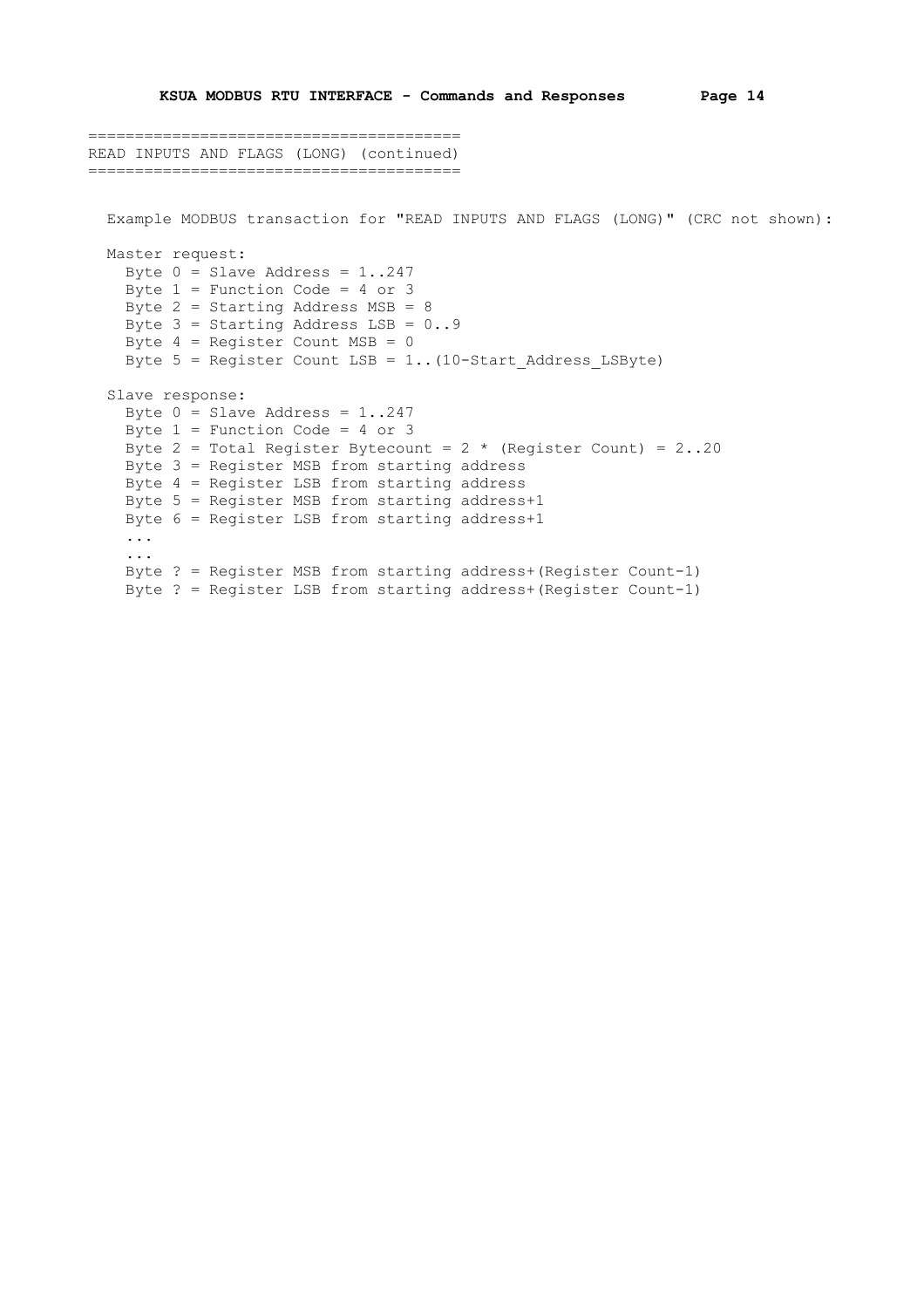```
=================================
READ KSUC3 ALARM INPUTS (COMPACT)
=================================
See also "READ KSUC3 ALARM INPUTS (LONG)" below.
   1 register (16-bit)
   16-bit register read:
    Function code: 0x04 ("Read Input Registers") or 0x03
    start address: Register address, 0x0900
    Register count: 1
   KSUC3 Alarm Flags:
     1 = Alarm
     0 = No Alarm
   |------|
   | Reg. |----|----|----|----|----|----|----|----|----|----|----|----|----|----|----|----|
   | Addr.| 15 | 14 | 13 | 12 | 11 | 10 | 9 | 8 | 7 | 6 | 5 | 4 | 3 | 2 | 1 | 0 |< Bit number
                  |------|----|----|----|----|----|----|----|----|----|----|----|----|----|----|----|----|
   |0x0900|FLAG|FLAG|FLAG|FLAG|FLAG|FLAG|FLAG|FLAG|FLAG|FLAG|FLAG|FLAG|FLAG|FLAG|FLAG|FLAG|
 | |#16 |#15 |#14 |#13 |#12 |#11 |#10 | #9 | #8 | #7 | #6 | #5 | #4 | #3 | #2 | #1 |
 |------|----|----|----|----|----|----|----|----|----|----|----|----|----|----|----|----|
   Example MODBUS transaction for "READ KSUC3 ALARM INPUTS (COMPACT)"
   (CRC not shown):
   Master request:
    Byte 0 = Slave Address = 1..247
    Byte 1 = Function Code = 4 or 3
    Byte 2 = Starting Address MSB = 9
    Byte 3 = Starting Address LSB = 0
    Byte 4 = Register Count MSB = 0
    Byte 5 = Register Count LSB = 1
   Slave response:
    Byte 0 = Slave Address = 1..247
    Byte 1 = Function Code = 4 or 3
    Byte 2 = Total Register Bytecount = 2 Byte 3 = Register at 0x0900, MSB
     Byte 4 = Register at 0x0900, LSB
```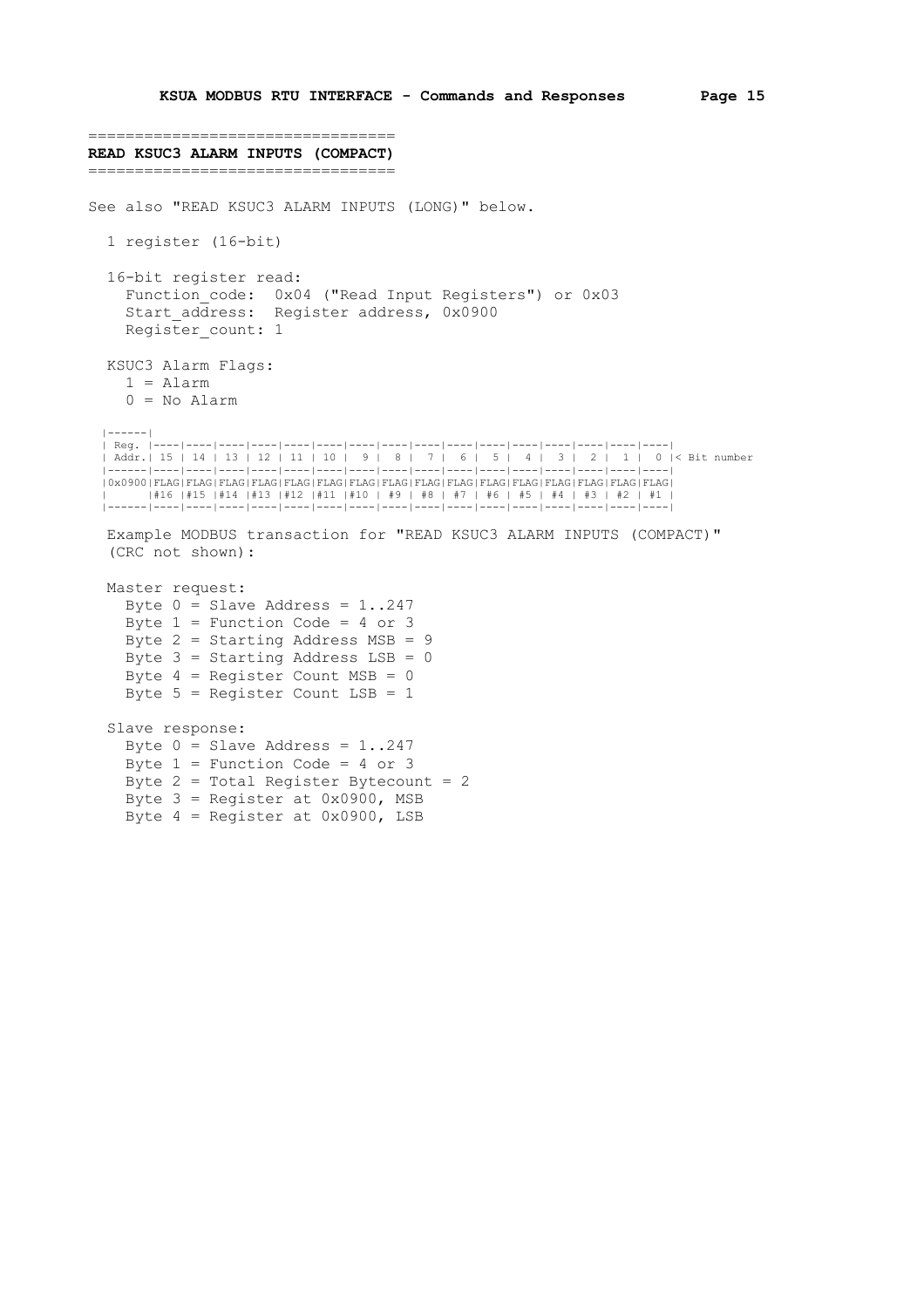=============================== READ KSUC3 ALARM INPUTS (LONG) ================================= See also "READ KSUC3 ALARM INPUTS (COMPACT)" above. 16 registers (16-bit)  $*$  = unused bits, read as zero 16-bit register read: Function code: 0x04 ("Read Input Registers") or 0x03 Start address: Register address, 0x0A00..0xA0F Register count: 1.. (16-Start Address LSByte) KSUC3 Alarm Flags:  $1 = \text{Alarm}$  $0 = No$  Alarm  $1 - - - - - - 1$  $|$  Req.  $| - - 1 - - 1 - - - - 1 -$ | Addr.| 15 | 14 | 13 | 12 | 11 | 10 | 9 | 8 | 7 | 6 | 5 | 4 | 3 | 2 | 1 | 0 |< Bit number  $\frac{1}{1}$  $\star$  i  $10 \times 03001 \times 1$  $\star$  i - 40  $\star$  $\star$  1  $\ddot{\phantom{1}}$  $_{\star}$  $\star$  i  $\star$  $\star$  $\star$  $\star$  $\star$  1 .<br>ו⊃מ:דידו <del>א</del>  $1 + 1$ --1----1----1----1 **House | House | House | House | Ho** --------- $(0 \times 0 \times 01)$  \* | \* | \* | \* | \* | \* |  $\star$   $\vdots$   $\star$   $\vdots$   $\star$  $\Box$  $1 \quad \#2$  $10 \times 0.2021$  \* | \* | \* |  $\star$   $\pm$  $\star$  1  $\star$  1  $\star$  1  $\star$  1  $\star$   $\pm$  $\star$  $\star$  1  $\star$   $\star$  1  $\star$  |  $\star$  | FLAG  $|$  #3 --1---- $*$  |  $*$  |  $*$  |  $\star$  |  $*$  +  $\star$  $\star$  1  $*$  |  $*$  |  $\star$  1  $\star$  |  $\star$  |  $\star$  |  $\star$  |  $\star$  | FLAG |  $10x0A031$  $\frac{1}{1}$  #4  $-- \star$   $\,$   $\,$   $\,$  $*$  |  $\star$  $|0x0A04|$  $\star$  |  $\star$  |  $\star$  $\star$  $\star$  $\star$  $\star$  $^{\star}$  $\star$  $\star$  $^\star$  |  $^\star$  | FLAG  $+ 45$  $|0x0A05|$  \* | \* | \* | \* | \* | \*  $\frac{1}{x}$   $\frac{1}{x}$   $\frac{1}{x}$   $\frac{1}{x}$   $\frac{1}{x}$  $\frac{1}{1}$   $\star$   $\frac{1}{1}$   $\star$  $\overline{1}$   $\overline{1}$   $\overline{1}$   $\overline{1}$   $\overline{1}$   $\overline{1}$   $\overline{1}$   $\overline{1}$   $\overline{1}$   $\overline{1}$   $\overline{1}$   $\overline{1}$   $\overline{1}$   $\overline{1}$   $\overline{1}$   $\overline{1}$   $\overline{1}$   $\overline{1}$   $\overline{1}$   $\overline{1}$   $\overline{1}$   $\overline{1}$   $\overline{1}$   $\overline{1}$   $\overline{$  $|$  #6  $- - - - 1$  $---$ .<br>| 0x0A06| \*| \*| \*| \*| \*| \*| \*| \*| \*| \*|  $\star$   $\cdot$   $\star$   $\cdot$  $\star$   $\vdots$   $\star$   $\vdots$   $\text{FT.AG}$  $\star$   $\pm$  $1 + 7$  $\star$   $\parallel$  $|0x0A07|$  \* | \* | \* | \* |  $\star$  |  $\star$  $\frac{1}{2}$   $\star$   $\frac{1}{2}$  $^{\circ}$   $^{\star}$  $\frac{1}{1}$   $\star$   $\frac{1}{1}$  $^\star$  $\star$   $\rightarrow$  1  $\star$  $*$  | FLAG |  $\blacksquare$  $+8$  $10 \times 0A081$  \* | \* | \* |  $\star$  $\star$  +  $\star$  +  $\star$  $\star$  |  $\star$  +  $\star$  $\star$  $*$  $\star$  i  $\star$  $*$  | FLAG  $+ 9$ = | ----| ---- | ---- | ---- | ---- | ---- | ---- | ---- | ---- | ---- | ---- | ---- | ---- | ---- | ---- | ---- |  $1#10$ ---- | ---- | ---- | ---- | ---- | ---- | ---- | -------|----|-------|----|----|----|----|--- $\star$  i  $10 \times 0 \times 0$  $\star$  +  $\star$  +  $\star$  1  $\star$  +  $\star$  +  $\star$  $\star$  1  $\star$  +  $\star$   $\pm$  $1 \pm 11$  $\mathbf{1}$  $-1 - - - - 1 - - -1 - -1 - -$  |  $-$  |  $-1 - -$ --|----|-- $-1 - --- 1 -- -1 - -- 1 -- -- -- - (0x0A0B)$  \* | \* | \* | \* | \* | \* |  $*$   $*$   $*$   $*$   $*$   $*$   $*$   $*$  $\star$  |  $\star$  |  $\star$  |  $\star$  |  $\star$  | FLAG  $| 12$  $\star$  |  $\star$  |  $\star$  |  $\star$  |  $\star$  | FIAG  $1#13$  $\| \cdot \|^*$  $|\cdot|$  FLAG  $| # 1 4$  $\star$   $\star$   $\star$   $\star$   $\star$   $\star$  $\star$  |  $\star$  | FLAG  $1#15$  $\mathbf{1}$  $1#16$  $\overline{\phantom{0}}$ j ------ j ---- j ---- j ---- j ---- j ---- j ---- j ---- j ---- j ---- j ---- j ---- j ---- j ---- j ---- j ---- j ---- j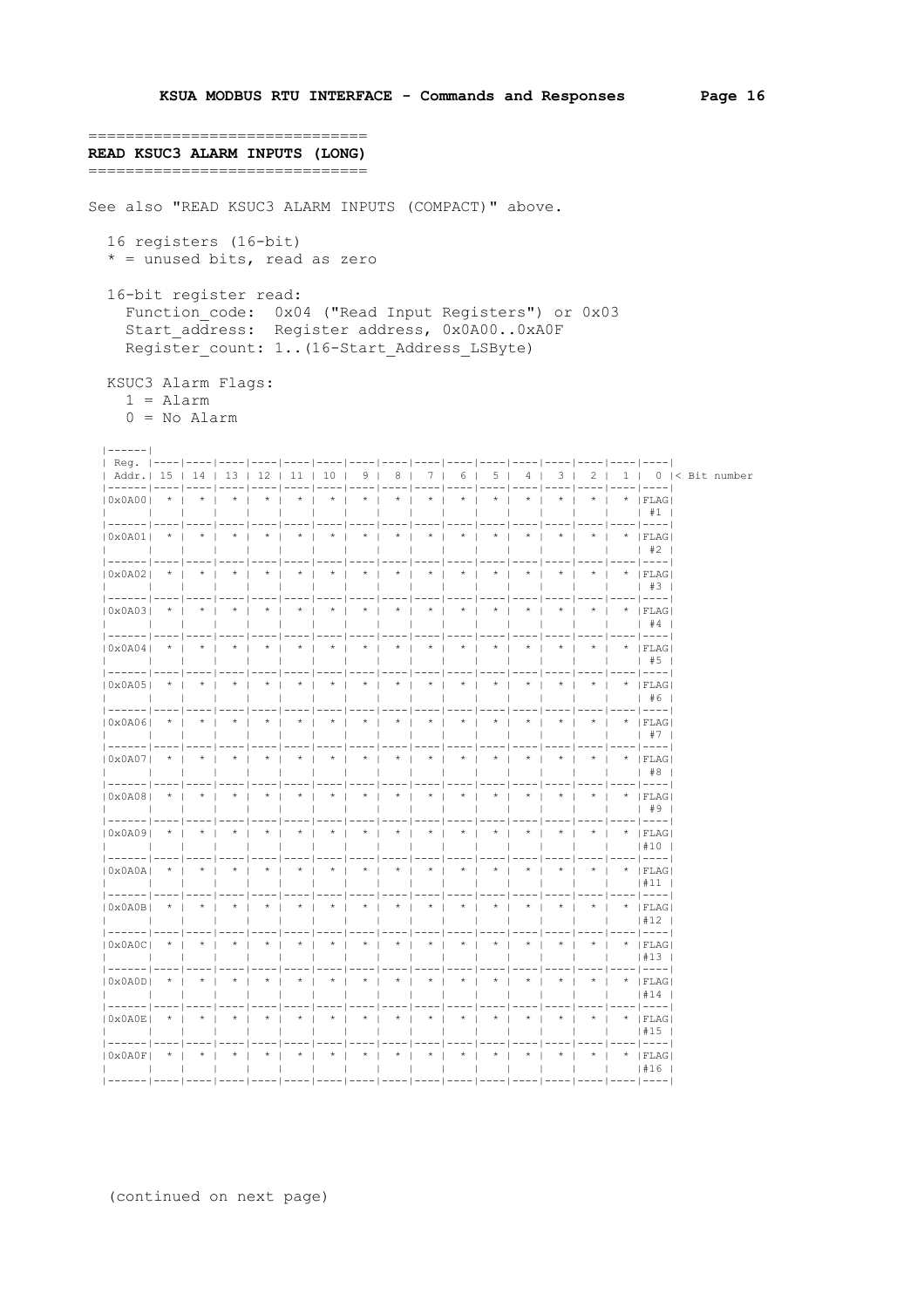```
==========================================
READ KSUC3 ALARM INPUTS (LONG) (continued)
==========================================
  Example MODBUS transaction for "READ KSUC3 ALARM INPUTS (LONG)"
   (CRC not shown):
   Master request:
    Byte 0 = Slave Address = 1..247
     Byte 1 = Function Code = 4 or 3
    Byte 2 = Starting Address MSB = 10 (0x0A)
    Byte 3 = Starting Address LSB = 0..15Byte 4 = Register Count MSB = 0
    Byte 5 = Register Count LSB = 1.. (16-Start Address LSByte)
   Slave response:
    Byte 0 = Slave Address = 1..247
    Byte 1 = Function Code = 4 or 3
    Byte 2 = Total Register Bytecount = 2 * (Register Count) = 2 \cdot .32 Byte 3 = Register MSB from starting address
     Byte 4 = Register LSB from starting address
     Byte 5 = Register MSB from starting address+1
     Byte 6 = Register LSB from starting address+1
     ...
     ...
     Byte ? = Register MSB from starting address+(Register Count-1)
     Byte ? = Register LSB from starting address+(Register Count-1)
```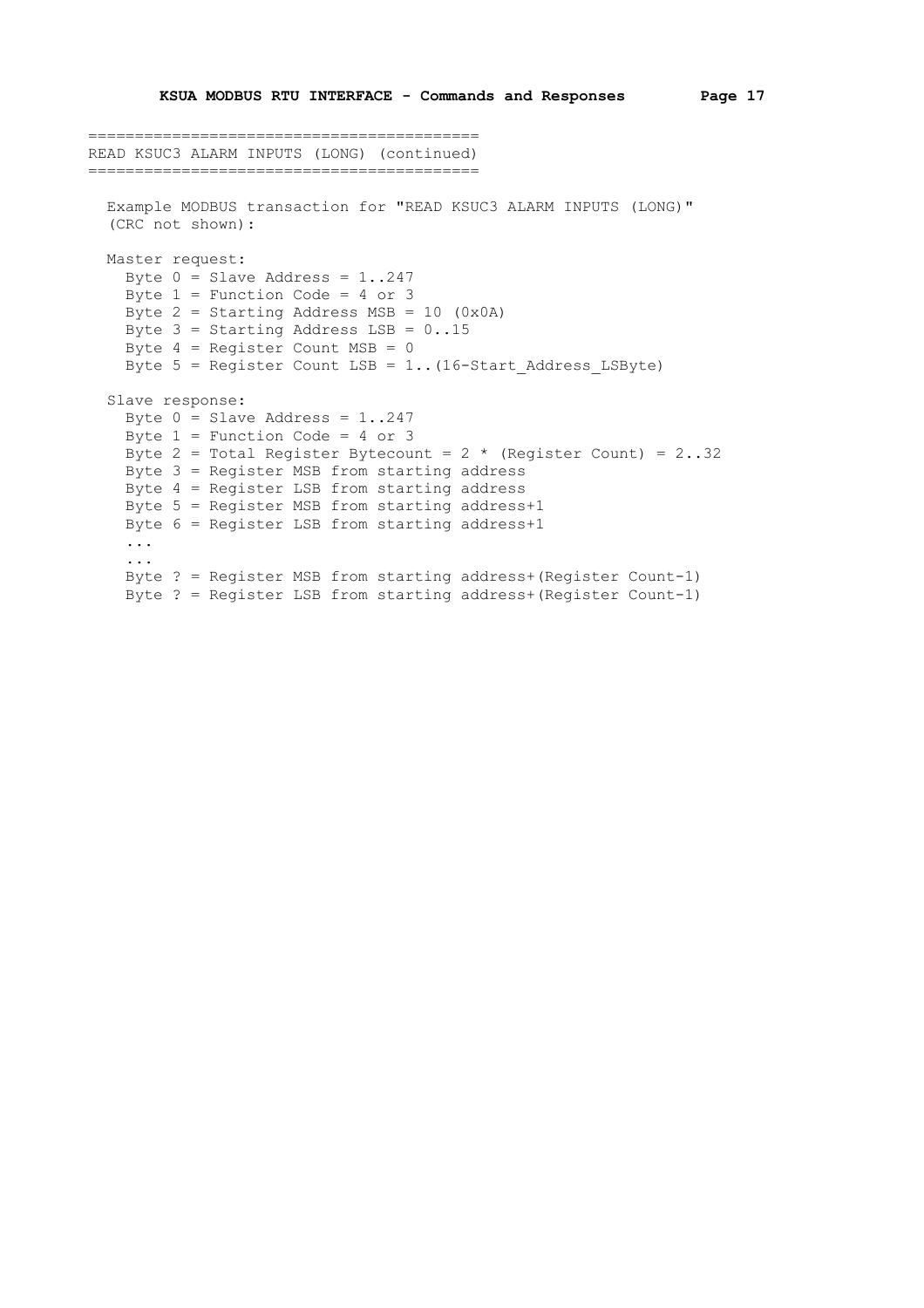```
=======================================
READ EXTERNAL DETECTOR STATUS (COMPACT)
=======================================
See also "READ EXTERNAL DETECTOR STATUS (LONG)" below.
   2 registers (16-bit)
   16-bit register read:
    Function code: 0x04 ("Read Input Registers") or 0x03
    start address: Register address, 0x0B00..0x0B01
    Register count: 1..(2-Start Address LSByte)
   External detector flags:
    1 = \text{Alarm} 0 = No Alarm
   |------|
   | Reg. |----|----|----|----|----|----|----|----|----|----|----|----|----|----|----|----|
   | Addr.| 15 | 14 | 13 | 12 | 11 | 10 | 9 | 8 | 7 | 6 | 5 | 4 | 3 | 2 | 1 | 0 |< Bit number
                                                     |------|----|----|----|----|----|----|----|----|----|----|----|----|----|----|----|----|
   |0x0B00|80e |79e |78e |77e |76e |75e |74e |73e |72e |71e |70e |69e |68e |67e |66e |65e |< From KSUC1
 |------|----|----|----|----|----|----|----|----|----|----|----|----|----|----|----|----|
 |0x0B01|96e |95e |94e |93e |92e |91e |90e |89e |88e |87e |86e |85e |84e |83e |82e |81e |< From KSUC2
   |------|----|----|----|----|----|----|----|----|----|----|----|----|----|----|----|----|
   Example MODBUS transaction for "READ EXTERNAL DETECTOR STATUS (COMPACT)"
   (CRC not shown):
   Master request:
    Byte 0 = Slave Address = 1..247
    Byte 1 = Function Code = 4 or 3
    Byte 2 = Starting Address MSB = 11 (0x0B)
    Byte 3 = Starting Address LSB = 0
    Byte 4 = Register Count MSB = 0..1Byte 5 = Register Count LSB = 1.. (2-Start Address LSByte)
   Slave response:
    Byte 0 = Slave Address = 1..247
    Byte 1 = Function Code = 4 or 3
    Byte 2 = Total Register Bytecount = 2 \times (Register Count) = 2..4 Byte 3 = Register MSB from starting address
     Byte 4 = Register LSB from starting address
     If Register Count = 2:
        Byte 5 = Register MSB from starting address+1
        Byte 6 = Register LSB from starting address+1
```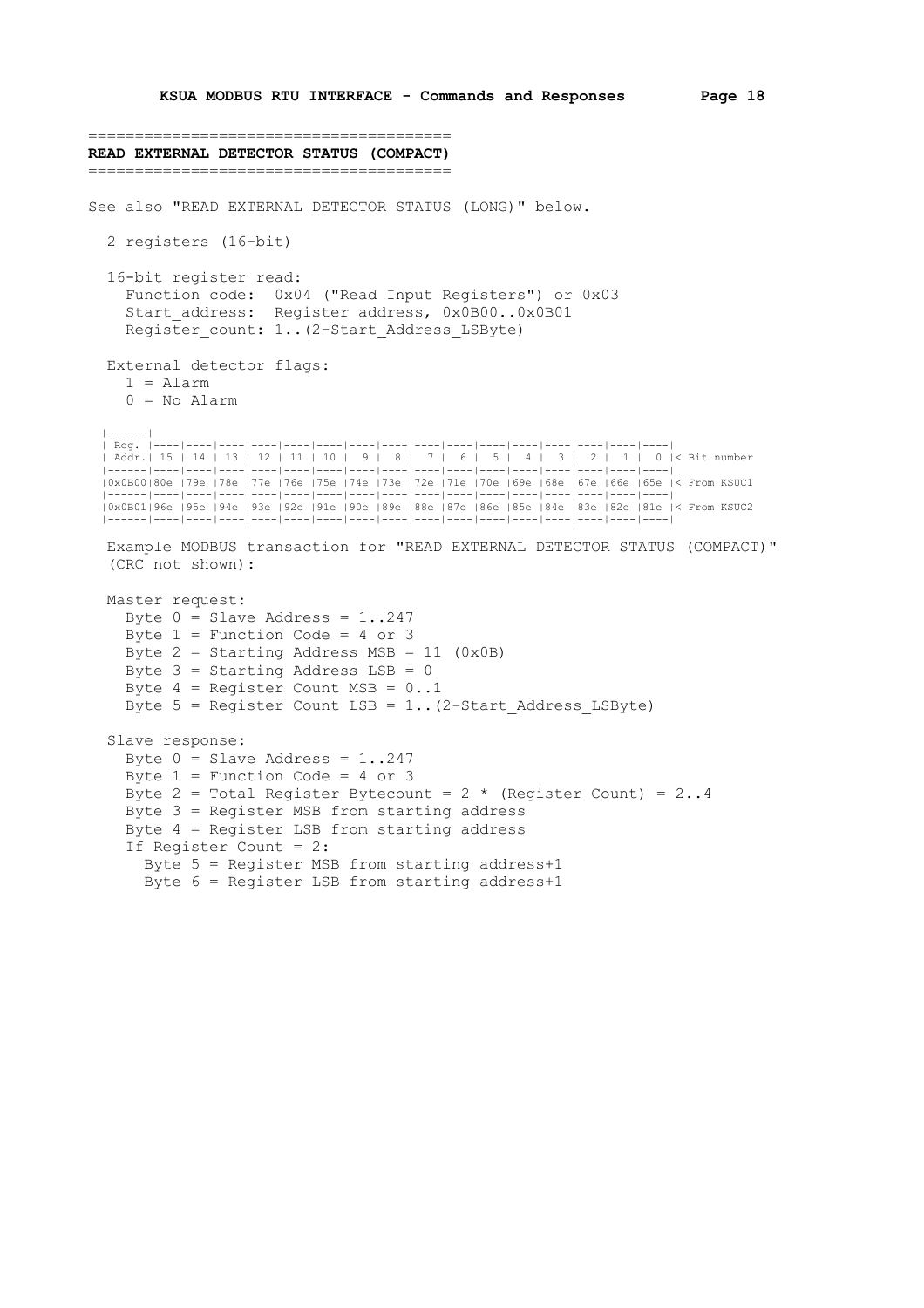```
====================================
READ EXTERNAL DETECTOR STATUS (LONG)
====================================
See also "READ EXTERNAL DETECTOR STATUS (COMPACT)" above.
   32 registers (16-bit)
  * = unused bits, read as zero
   16-bit register read:
    Function code: 0x04 ("Read Input Registers") or 0x03
     Start_address: Register address, 0x0C00..0x0C1F
    Register count: 1..(32-Start Address LSByte)
   External detector (KSUC1, KSUC2) alarm Flags:
    1 = \text{Alarm} 0 = No Alarm
  |------|
 | Reg. |----|----|----|----|----|----|----|----|----|----|----|----|----|----|----|----|
 | Addr.| 15 | 14 | 13 | 12 | 11 | 10 | 9 | 8 | 7 | 6 | 5 | 4 | 3 | 2 | 1 | 0 |< Bit number
   |------|----|----|----|----|----|----|----|----|----|----|----|----|----|----|----|----|
 |0x0C00| | | | | | | | | | | | | | | |65e |< Ext. det.
 | | * | * | * | * | * | * | * | * | * | * | * | * | * | * | * |FIRE| number
        |------|----|----|----|----|----|----|----|----|----|----|----|----|----|----|----|----|
 |0x0C01| | | | | | | | | | | | | | | |66e |
 | | * | * | * | * | * | * | * | * | * | * | * | * | * | * | * |FIRE|
   |------|----|----|----|----|----|----|----|----|----|----|----|----|----|----|----|----|
 ........ . . . . . . . . . . . . . . . .
 ........ . . . . . . . . . . . . . . . .
 ........ . . . . . . . . . . . . . . . .
   |------|----|----|----|----|----|----|----|----|----|----|----|----|----|----|----|----|
 |0x0C1E| | | | | | | | | | | | | | | |95e |
 | | * | * | * | * | * | * | * | * | * | * | * | * | * | * | * |FIRE|
   |------|----|----|----|----|----|----|----|----|----|----|----|----|----|----|----|----|
 |0x0C1F| | | | | | | | | | | | | | | |96e |
 | | * | * | * | * | * | * | * | * | * | * | * | * | * | * | * |FIRE|
   |------|----|----|----|----|----|----|----|----|----|----|----|----|----|----|----|----|
   Example MODBUS transaction for "READ EXTERNAL DETECTOR STATUS (LONG)"
   (CRC not shown):
   Master request:
    Byte 0 = Slave Address = 1..247
    Byte 1 = Function Code = 4 or 3
    Byte 2 = Starting Address MSB = 12 (0x0C)
    Byte 3 = Starting Address LSB = 0..31Byte 4 = Register Count MSB = 0
    Byte 5 = Register Count LSB = 1.. (32-Start Address LSByte)
   Slave response:
    Byte 0 = Slave Address = 1..247
    Byte 1 = Function Code = 4 or 3
    Byte 2 = Total Register Bytecount = 2 * (Register Count) = 2 \cdot .64 Byte 3 = Register MSB from starting address
     Byte 4 = Register LSB from starting address
    Byte 5 = Register MSB from starting address+1
     Byte 6 = Register LSB from starting address+1
     ...
     ...
     Byte ? = Register MSB from starting address+(Register Count-1)
     Byte ? = Register LSB from starting address+(Register Count-1)
```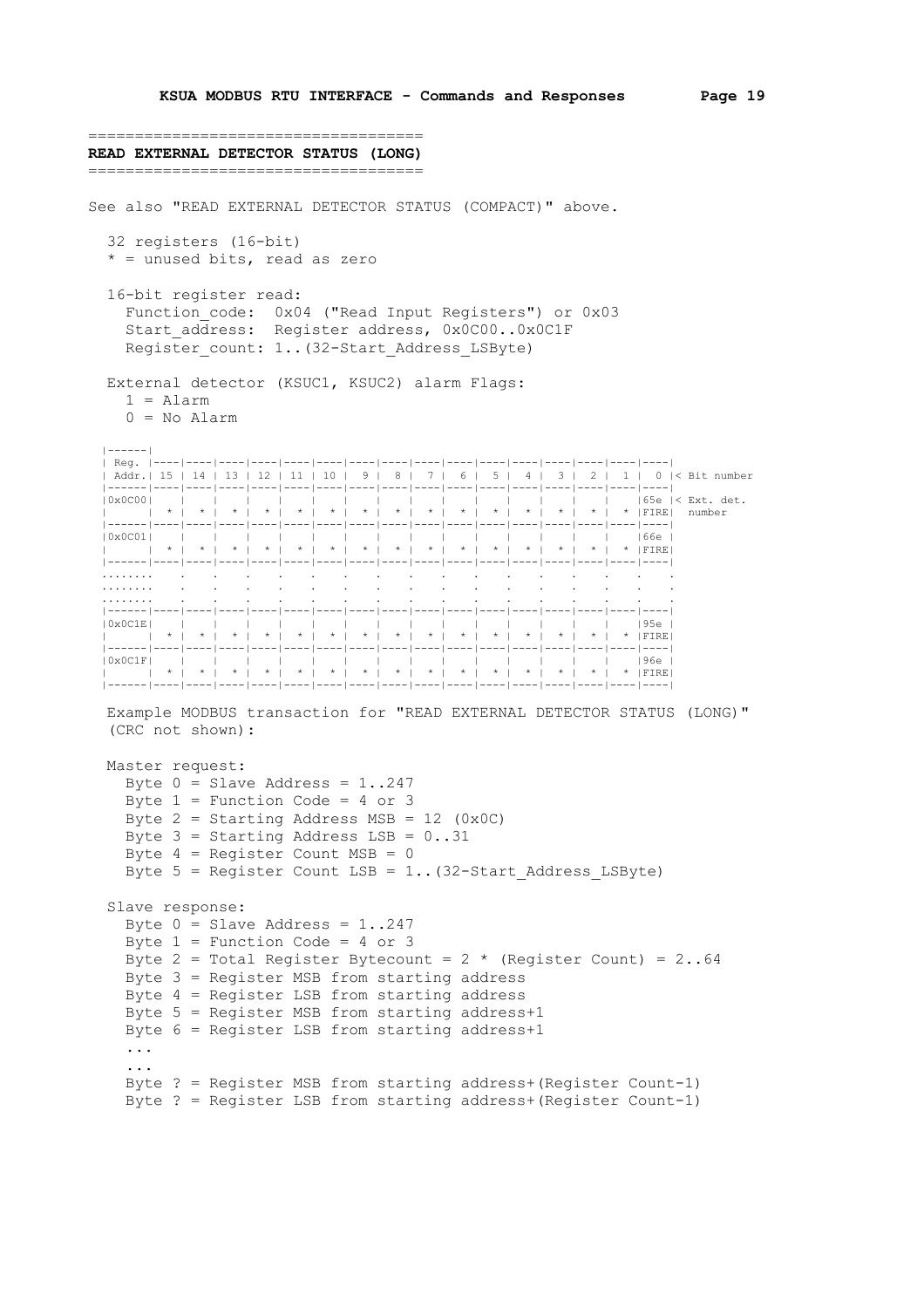======================== **READ DAMPER TEST RESULTS** ======================== NOTES: - This readout is only available in "compact" format. - The "Alarm Reset" command can be used to clear these flags when KSUA is in normal (non-critical) mode. 8 registers (16-bit)  $*$  = unused bits, read as zero 16-bit register read: Function\_code: 0x04 ("Read Input Registers") or 0x03 Start address: Register address, 0x0E00..0x0E07 Register count: 1..(8-Start Address LSByte) Damper test failure flags: 1 = Failure  $0 =$  Success OFF = If 1, the damper failed to reach OFF position during test ON = If  $1$ , the damper failed to reach ON position during test |------| | Reg. |----|----|----|----|----|----|----|----|----|----|----|----|----|----|----|----| | Addr.| 15 | 14 | 13 | 12 | 11 | 10 | 9 | 8 | 7 | 6 | 5 | 4 | 3 | 2 | 1 | 0 |< Bit number |------|----|----|----|----|----|----|----|----|----|----|----|----|----|----|----|----| |<br>|0x0E00| 8 | 8 | 7 | 7 | 6 | 6 | 5 | 5 | 4 | 4 | 3 | 3 | 2 | 2 | 1 | 1 |< Damper number | | ON | OFF| ON | OFF| ON | OFF| ON | OFF| ON | OFF| ON | OFF| ON | OFF| ON | OFF|< Failure flags |------|----|----|----|----|----|----|----|----|----|----|----|----|----|----|----|----| |0x0E01| 16 | 16 | 15 | 15 | 14 | 14 | 13 | 13 | 12 | 12 | 11 | 11 | 10 | 10 | 9 | 9 | | | ON | OFF| ON | OFF| ON | OFF| ON | OFF| ON | OFF| ON | OFF| ON | OFF| ON | OFF| |------|----|----|----|----|----|----|----|----|----|----|----|----|----|----|----|----| ........ . . . . . . . . . . . . . . . . ........ . . . . . . . . . . . . . . . . ........ . . . . . . . . . . . . . . . . |------|----|----|----|----|----|----|----|----|----|----|----|----|----|----|----|----| |0x0E06| 56 | 56 | 55 | 55 | 54 | 54 | 53 | 53 | 52 | 52 | 51 | 51 | 50 | 50 | 49 | 49 | | | ON | OFF| ON | OFF| ON | OFF| ON | OFF| ON | OFF| ON | OFF| ON | OFF| ON | OFF| |------|----|----|----|----|----|----|----|----|----|----|----|----|----|----|----|----| |0x0E07| 64 | 64 | 63 | 63 | 62 | 62 | 61 | 61 | 60 | 60 | 59 | 59 | 58 | 58 | 57 | 57 |

 | | ON | OFF| ON | OFF| ON | OFF| ON | OFF| ON | OFF| ON | OFF| ON | OFF| ON | OFF| |------|----|----|----|----|----|----|----|----|----|----|----|----|----|----|----|----|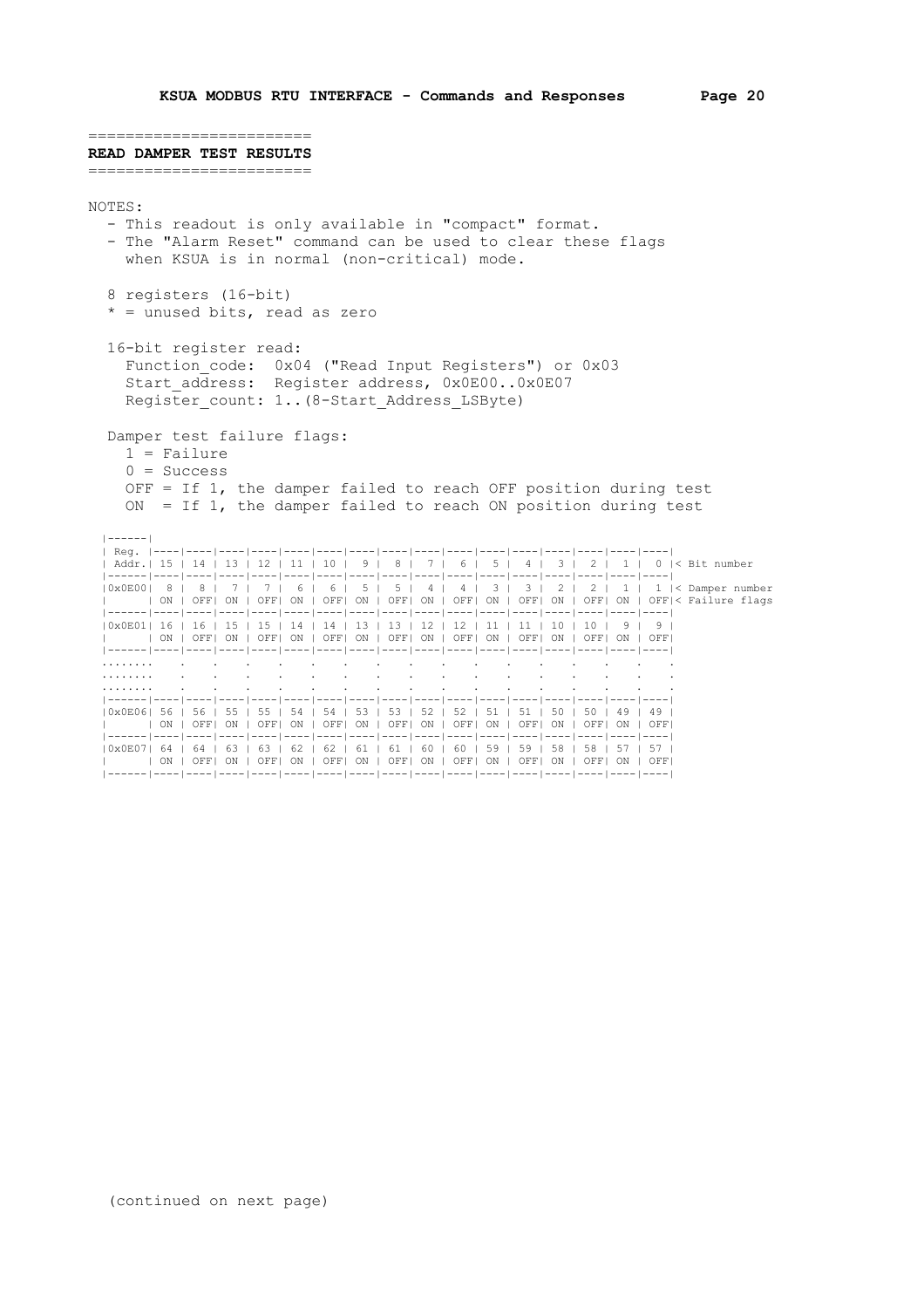```
====================================
READ DAMPER TEST RESULTS (continued)
====================================
  Example MODBUS transaction for "READ EXTERNAL DETECTOR STATUS (LONG)"
   (CRC not shown):
   Master request:
    Byte 0 = Slave Address = 1..247
     Byte 1 = Function Code = 4 or 3
    Byte 2 = Starting Address MSB = 14 (0x0E)
    Byte 3 = Starting Address LSB = 0..7Byte 4 = Register Count MSB = 0
    Byte 5 = Register Count LSB = 1.. (8-Start Address LSByte)
   Slave response:
    Byte 0 = Slave Address = 1..247
    Byte 1 = Function Code = 4 or 3
    Byte 2 = Total Register Bytecount = 2 * (Register Count) = 2 \cdot .16 Byte 3 = Register MSB from starting address
     Byte 4 = Register LSB from starting address
     Byte 5 = Register MSB from starting address+1
     Byte 6 = Register LSB from starting address+1
     ...
     ...
     Byte ? = Register MSB from starting address+(Register Count-1)
     Byte ? = Register LSB from starting address+(Register Count-1)
```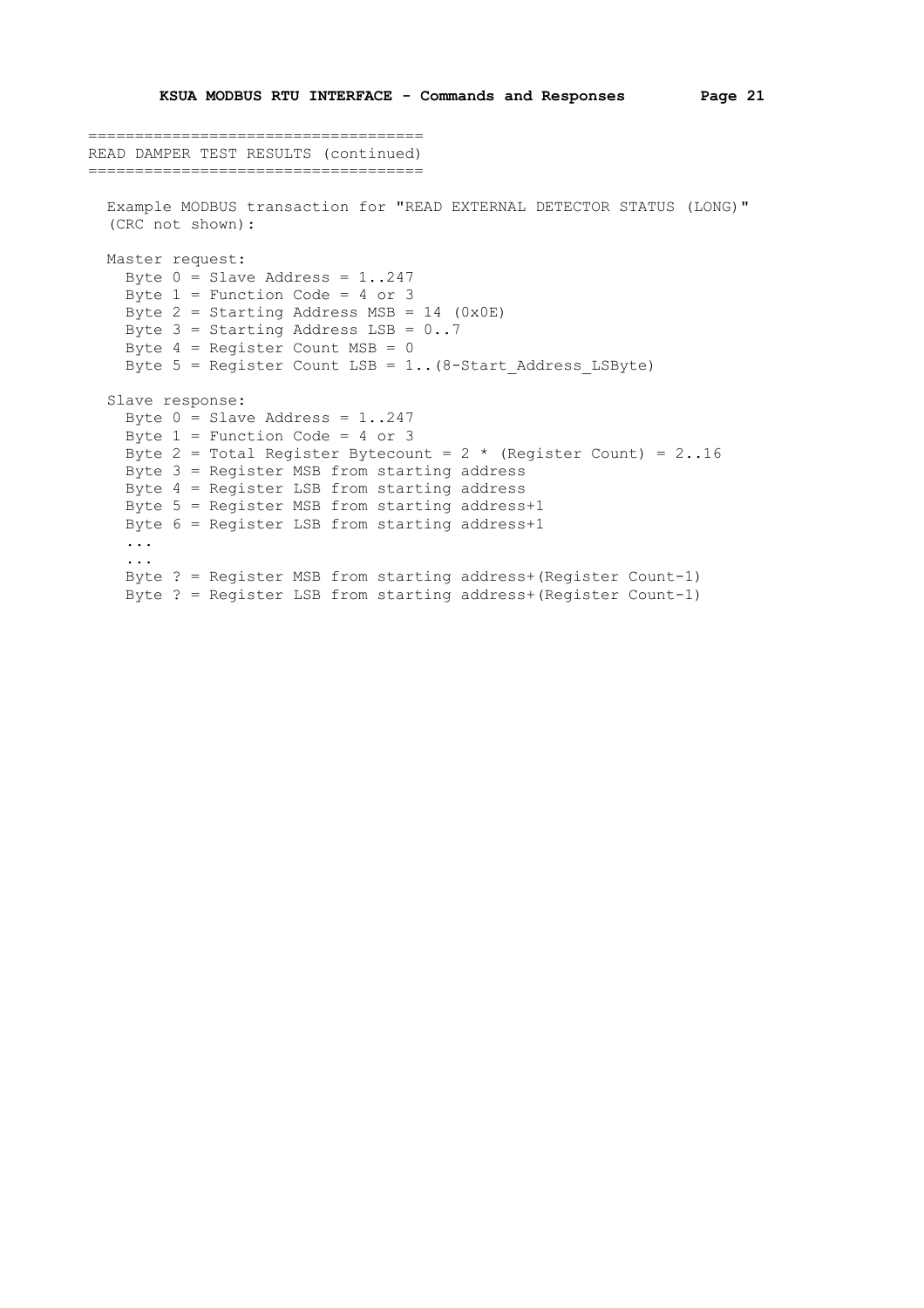=======================================================

**READ/WRITE VARIOUS CONTROL AND STATUS BITS IN COIL MODE** ======================================================= See also READ/WRITE VARIOUS CONTROL AND STATUS BITS IN REGISTER MODE" below. Single coil write (MODBUS Nightmode Control flag): Function code: 0x05 ("Write Single Coil") Output\_address: 0x0000 Output\_value: 0xFF00 for NIGHT, 0x0000 for DAY Single coil write (Start Damper Test): Function code: 0x05 ("Write Single Coil") Output\_address: 0x0001 Output value: 0xFF00 Single coil write (System Reset): Function\_code: 0x05 ("Write Single Coil") Output\_address: 0x0002 Output\_value: 0xFF00 Single coil write (Start EVAC fan test): Function\_code: 0x05 ("Write Single Coil") Output\_address: 0x0003 Output\_value: 0xFF00 Single coil write (Alarm Reset): Function code: 0x05 ("Write Single Coil") Output\_address: 0x0004 Output value: 0xFF00 Coil read (All 5 flags above, multiple coil read is supported): Function\_code: 0x01 ("Read Coils") Start\_address: 0x0000..0x0004 Coil count: 1..5 (maximum is 5 - Start address) |--------------------------------------------------------------| | Coil address | Coil function | Read | Write | |==============|===============================|===============| | 0x0000 | MODBUS Nightmode control flag | YES | YES | |--------------|-------------------------------|---------------| | 0x0001 | Start Damper Test | YES | YES | |--------------|-------------------------------|---------------| | 0x0002 | System Reset (see notes below)| YES | YES | |--------------|-------------------------------|---------------| | 0x0003 | Start EVAC fan test | YES | YES | |--------------|-------------------------------|---------------| | 0x0004 | Alarm Reset (see notes below) | YES | YES | |--------------|-------------------------------|---------------|

Notes:

 "Alarm Reset" works only when KSUA is in normal ("non-critical") mode! In all other cases, the "System Reset" must be used.

 A read of the coils "System reset" and "Alarm reset" will always return a faked logic 1 to satisfy ModBus masters that make a verification readback after writing (writing these two coils are actually "trigger event commands" that have no real readback values).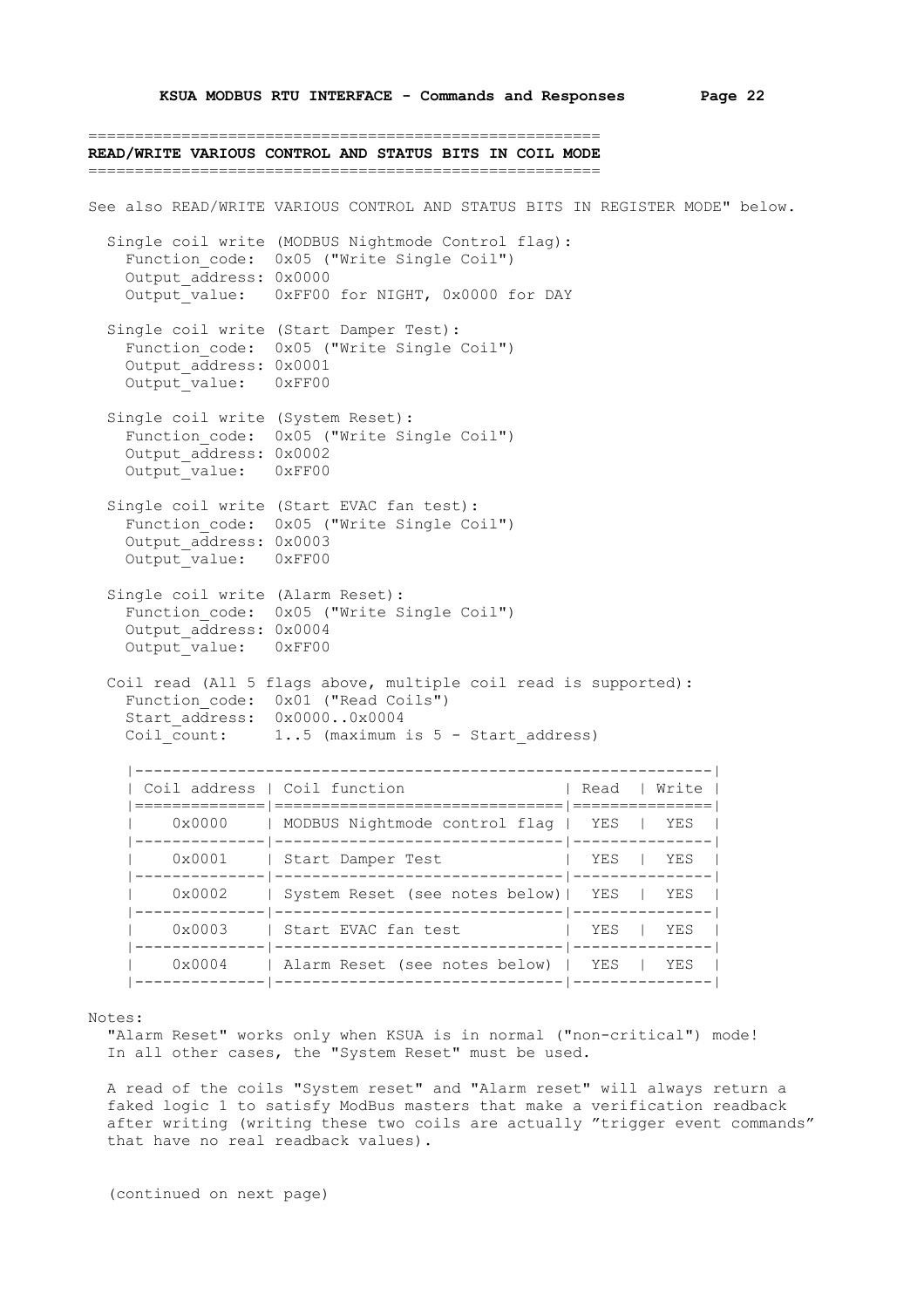```
===================================================================
READ/WRITE VARIOUS CONTROL AND STATUS BITS IN COIL MODE (continued)
===================================================================
   Example MODBUS transaction for "Write MODBUS nightmode control flag"
   (CRC not shown):
   Master request:
   Byte 0 = Slave Address = 1..247
    Byte 1 = Function Code = 5
     Byte 2 = Output Address MSB = 0
   Byte 3 = Output Address LSB = 0
    Byte 4 = Output Value MSB = 0 for "DAY", 255 for "NIGHT"
    Byte 5 = Output Value LSB = 0
   Slave response:
     Exactly the same as the master request.
   Example MODBUS transaction for "Start damper test" (CRC not shown):
   Master request:
   Byte 0 = Slave Address = 1..247
    Byte 1 = Function Code = 5 Byte 2 = Output Address MSB = 0
    Byte 3 = Output Address LSB = 1
    Byte 4 = Output Value MSB = 255 (0 is also a valid value but
                                     does *NOT* start the test!)
   Byte 5 = Output Value LSB = 0
   Slave response:
     Exactly the same as the master request.
   Example MODBUS transaction for "System reset" (CRC not shown):
   Master request:
   Byte 0 = Slave Address = 1..247
   Byte 1 = Function Code = 5Byte 2 = Output Address MSB = 0
   Byte 3 = Output Address LSB = 2
    Byte 4 = Output Value MSB = 255 (0 is also a valid value but
                                      does *NOT* reset the system!)
    Byte 5 = Output Value LSB = 0
   Slave response:
     Exactly the same as the master request.
```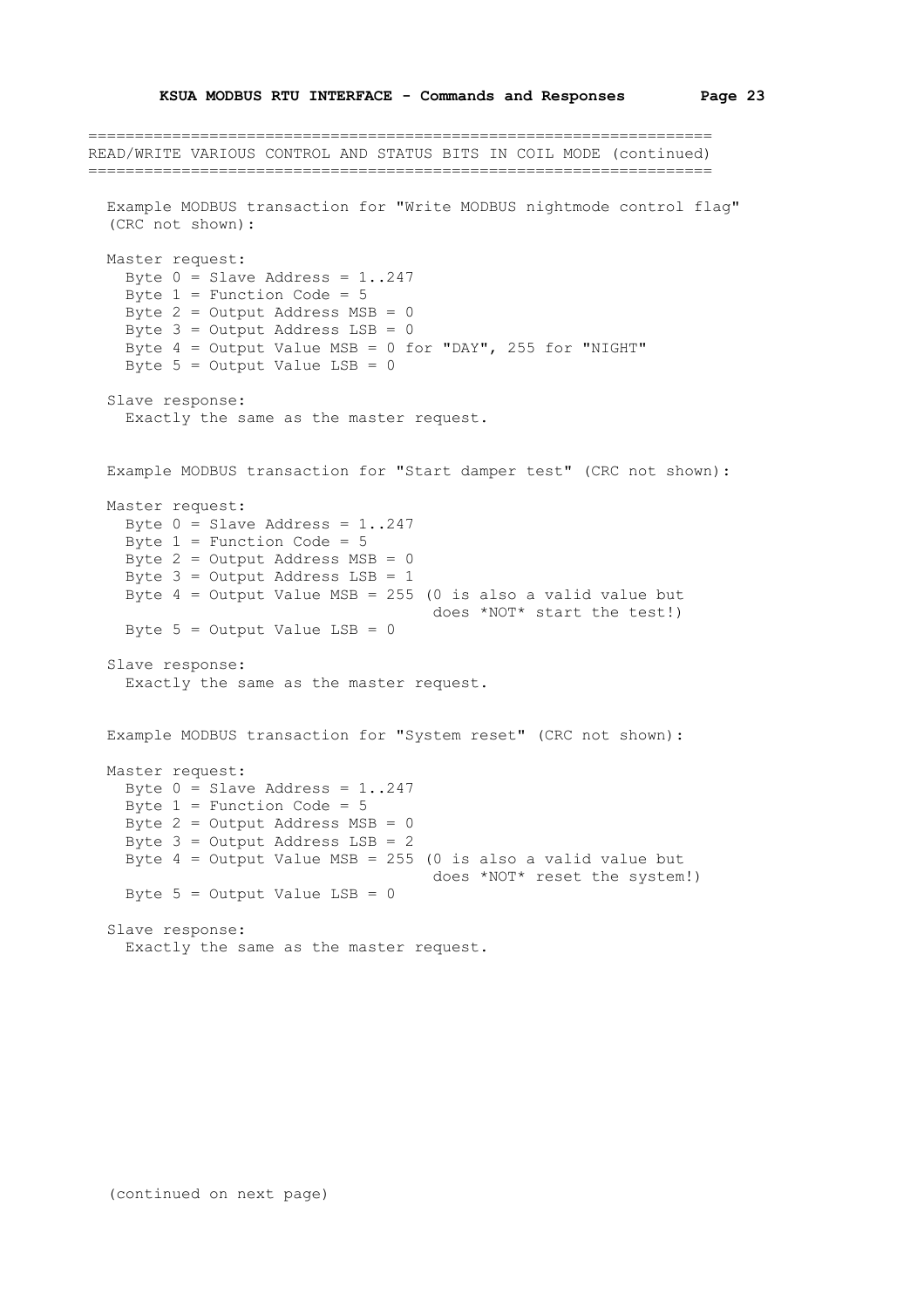=================================================================== READ/WRITE VARIOUS CONTROL AND STATUS BITS IN COIL MODE (continued) =================================================================== Example MODBUS transaction for "Start EVAC fan test" (CRC not shown): Master request: Byte  $0 =$  Slave Address = 1..247 Byte  $1$  = Function Code = 5 Byte 2 = Output Address MSB = 0 Byte 3 = Output Address LSB = 3 Byte  $4 =$  Output Value MSB = 255 (0 is also a valid value but does \*NOT\* start the test!) Byte  $5 =$  Output Value LSB = 0 Slave response: Exactly the same as the master request. Example MODBUS transaction for "Alarm reset" (CRC not shown): Master request: Byte  $0 =$  Slave Address = 1..247 Byte  $1$  = Function Code =  $5$  Byte 2 = Output Address MSB = 0 Byte  $3 =$  Output Address LSB = 4 Byte  $4 =$  Output Value MSB = 255 (0 is also a valid value but does \*NOT\* reset the alarms!) Byte  $5 =$  Output Value LSB = 0 Slave response: Exactly the same as the master request. Note:

 "Alarm Reset" works only when KSUA is in normal ("non-critical") mode! In all other cases, the "System Reset" command must be used.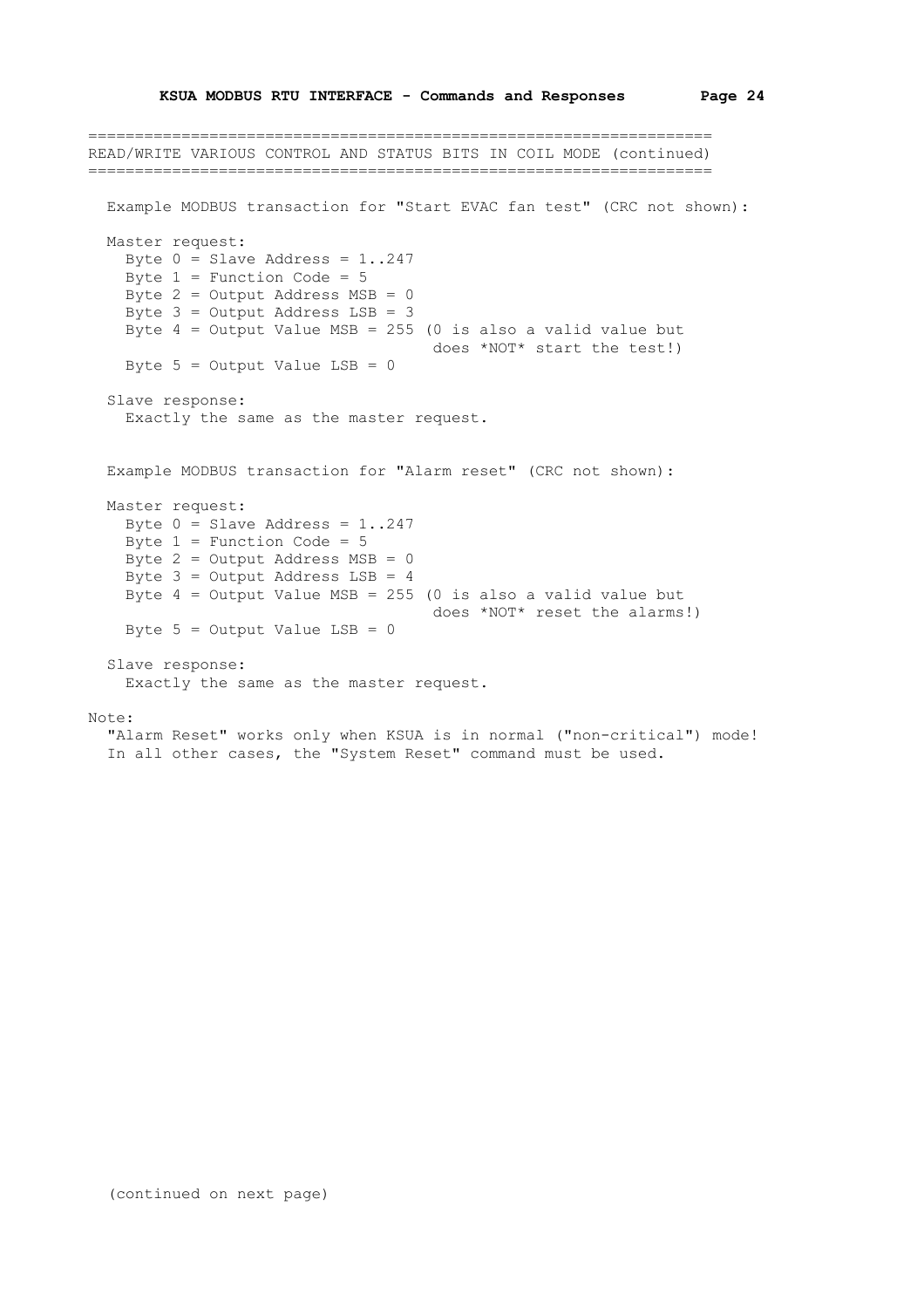=================================================================== READ/WRITE VARIOUS CONTROL AND STATUS BITS IN COIL MODE (continued) =================================================================== Example MODBUS transaction for "Read all 5 flags" (CRC not shown): Master request: Byte  $0 =$  Slave Address = 1..247 Byte  $1$  = Function Code =  $1$ Byte  $2 =$  Starting Address MSB = 0 Byte 3 = Starting Address LSB = 0 (see coil address table on page 22) Byte  $4 =$  Number of coils  $MSB = 0$ Byte  $5 =$  Number of coils  $LSB = 5$  Slave response: Byte  $0 =$  Slave Address = 1..247 Byte  $1$  = Function Code =  $1$ Byte  $2 =$  Bytecount = 1 Byte  $3 =$  All 5 flags in bits 0..4, bits  $5..7 = 0$ 

When reading more than one coil with a single command, the coil bits are packed into the lsBits of slave response byte 3 with the lowest address coil starting in bit 0 (lsBit):

|                 | 1        | Number of coils read:<br>2<br>з |                 | 4               | 5        |  |
|-----------------|----------|---------------------------------|-----------------|-----------------|----------|--|
| Address         | Bit      | Bit                             | Bit             | Bit             | Bit      |  |
|                 | 76543210 | 76543210                        | 76543210        | 76543210        | 76543210 |  |
| $0 \times 0000$ | agaaqaaN | 000000TN                        | 00000RTN        | 0000ERTN        | 000AERTN |  |
| $0 \times 0001$ | COOOOOOT | 000000RT                        | 00000ERT        | 0000AERT        | XXXXXXXX |  |
| $0 \times 0002$ | agoogooR | 000000ER                        | 00000AER        | <b>XXXXXXXX</b> | xxxxxxxx |  |
| $0 \times 0003$ | 0000000E | 000000AE                        | <b>XXXXXXXX</b> | <b>XXXXXXXX</b> | xxxxxxxx |  |
| $0 \times 0004$ | adaadaa  | xxxxxxxx                        | xxxxxxxx        | xxxxxxxx        | xxxxxxxx |  |

## where:

 N = ModBus nightmode control flag (coil address 0x0000) T = Damper test in progress flag (coil address 0x0001 R = System reset (always read as 1) (coil address 0x0002) E = EVAC fan test in progress flag (coil address 0x0003) A = Alarm reset (always read as 1) (coil address 0x0004) xxxxxxxx = invalid combination of starting address and number of coils

## Notes:

 Once a damper test or EVAC fan test has been started, the corresponding readback flag will stay active (1) until the test has finished.

 A read of the "ModBus nightmode control flag" returns the the last value written to this flag by the ModBus master. The actual day/night state of KSUA may be different as day/night modes can be forced by a number of signals where ModBus control has the lowest priority:

| Priority Signal |                                                           |
|-----------------|-----------------------------------------------------------|
|                 | Day mode requested by damper slave                        |
| 2               | Night mode requested by hardware input on KSUA            |
| 3               | Day mode forced due to KSUA RTC (real time clock) failure |
| 4               | RTC controlled day/night schedule is enabled              |
| 5               | ModBus nightmode control flag                             |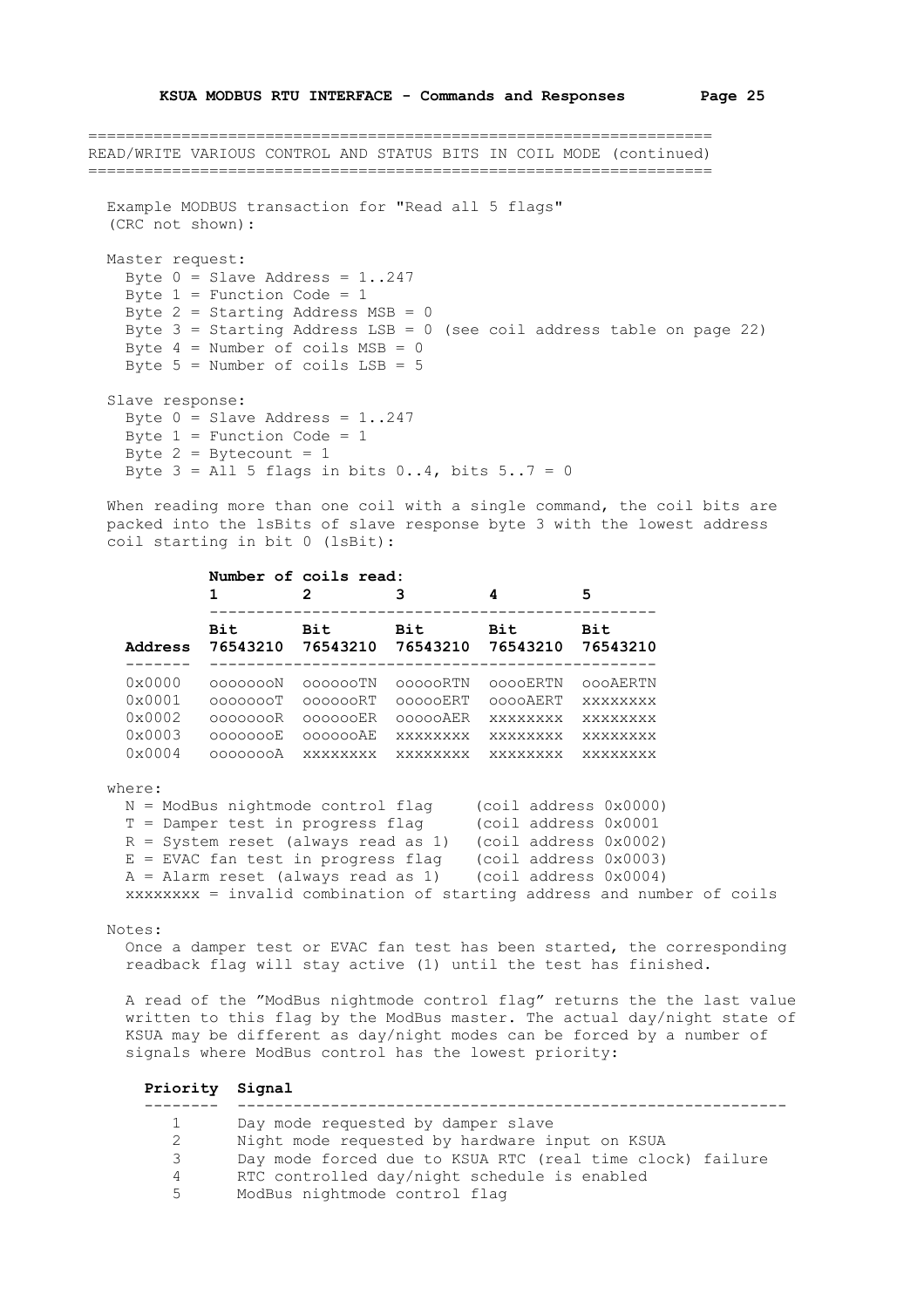=========================================================== **READ/WRITE VARIOUS CONTROL AND STATUS BITS IN REGISTER MODE** =========================================================== See also READ/WRITE VARIOUS CONTROL AND STATUS BITS IN COIL MODE" above. Read MODBUS nightmode control flag: 1 register (16-bit) 16-bit register read: Function\_code: 0x04 ("Read Input Registers") or 0x03 Start address: Register address, 0x0D00 Register count: 1 Write MODBUS nightmode control flag: 1 register (16-bit) 16-bit register write: Function code: 0x06 ("Write Single Register") Start address: Register address, 0x0D00 Register data: 0x0000 (day) or 0x0001 (night) Start damper test: 1 register (16-bit) 16-bit register write: Function\_code: 0x06 ("Write Single Register") Start address: Register address, 0x0D01 Register\_data: 0x0001 System reset: 1 register (16-bit) 16-bit register write: Function code: 0x06 ("Write Single Register") Start address: Register address, 0x0D02 Register data: 0x0001 Start EVAC fan test: 1 register (16-bit) 16-bit register write: Function code: 0x06 ("Write Single Register") Start address: Register address, 0x0D03 Register\_data: 0x0001 Alarm reset: 1 register (16-bit) 16-bit register write: Function code: 0x06 ("Write Single Register") Start address: Register address, 0x0D04 Register\_data: 0x0001  $N \cap \vdash \varphi$ : "Alarm Reset" works only when KSUA is in normal ("non-critical") mode! In all other cases, the "System Reset" command must be used.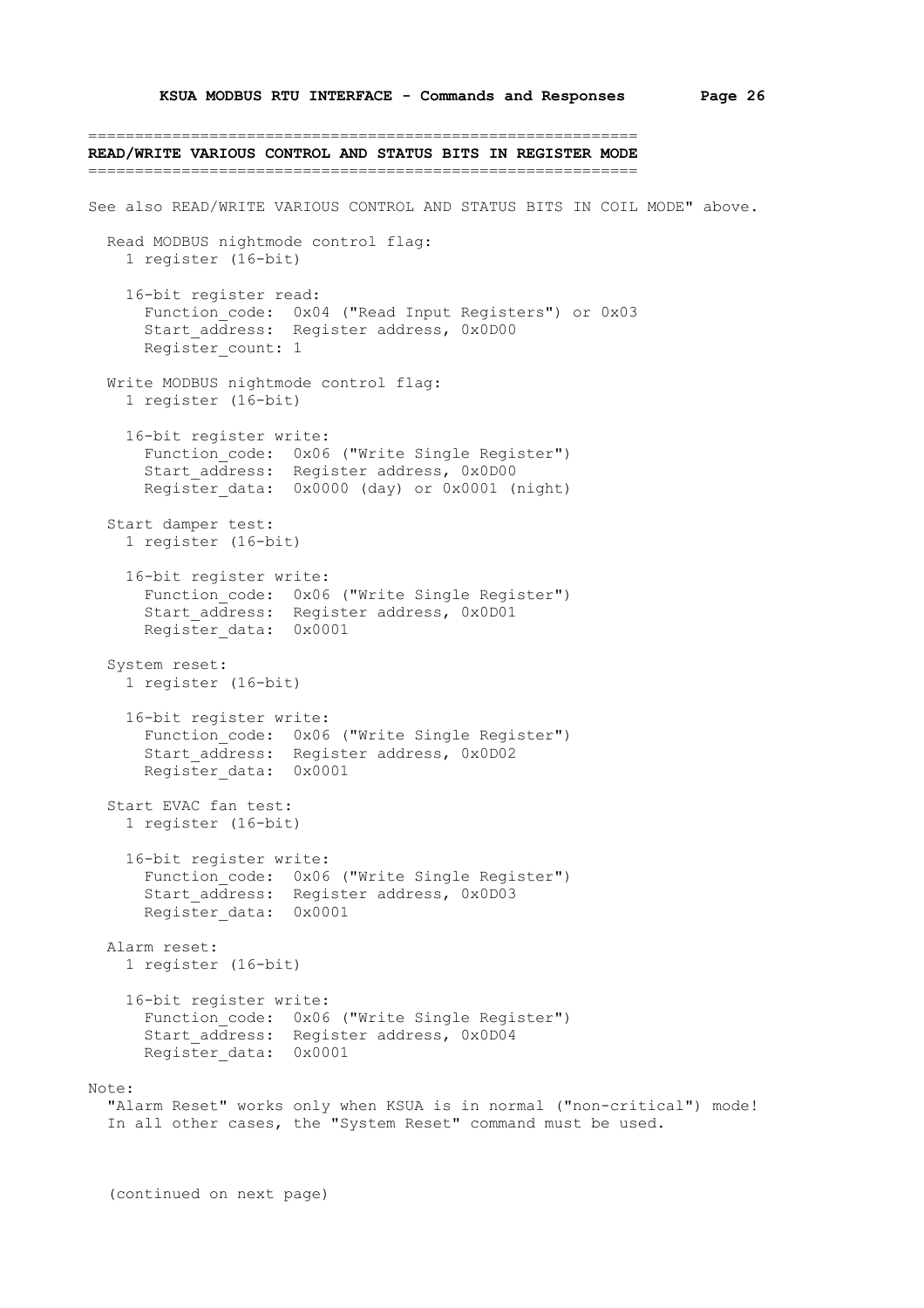=======================================================================

READ/WRITE VARIOUS CONTROL AND STATUS BITS IN REGISTER MODE (continued) ======================================================================= Read Time Channel Flag Register (COMPACT): 1 register (16-bit) 16-bit register read: Function\_code: 0x04 ("Read Input Registers") or 0x03 Start\_address: Register address, 0x0D05 Register count: 1 Read Time Channel Flag Register (LONG): 1..8 registers (16-bit) 16-bit register read: Function\_code: 0x04 ("Read Input Registers") or 0x03 Start address: Register address, 0x0D06..0x0D0D Register count: 1..(0x0D0E-Start address) (max 8) Write Time Channel Flag Register (COMPACT): 1 register (16-bit) 16-bit register write: Function\_code: 0x06 ("Write Single Register") Start\_address: Register address, 0x0D05 Register data:  $0x00tt$  (tt = time channel flags, bit  $0 = TCH1$ ) Write Time Channel Flag Register (ONE-BY-ONE): 1 register (16-bit) 16-bit register write: Function code: 0x06 ("Write Single Register") Start address: Register address, 0x0D06..0x0D0D (for TCH1..TCH8) Register data: 0x0000 => Time Channel OFF (normal) or  $0x0001$  => Time Channel ON (close associated dampers)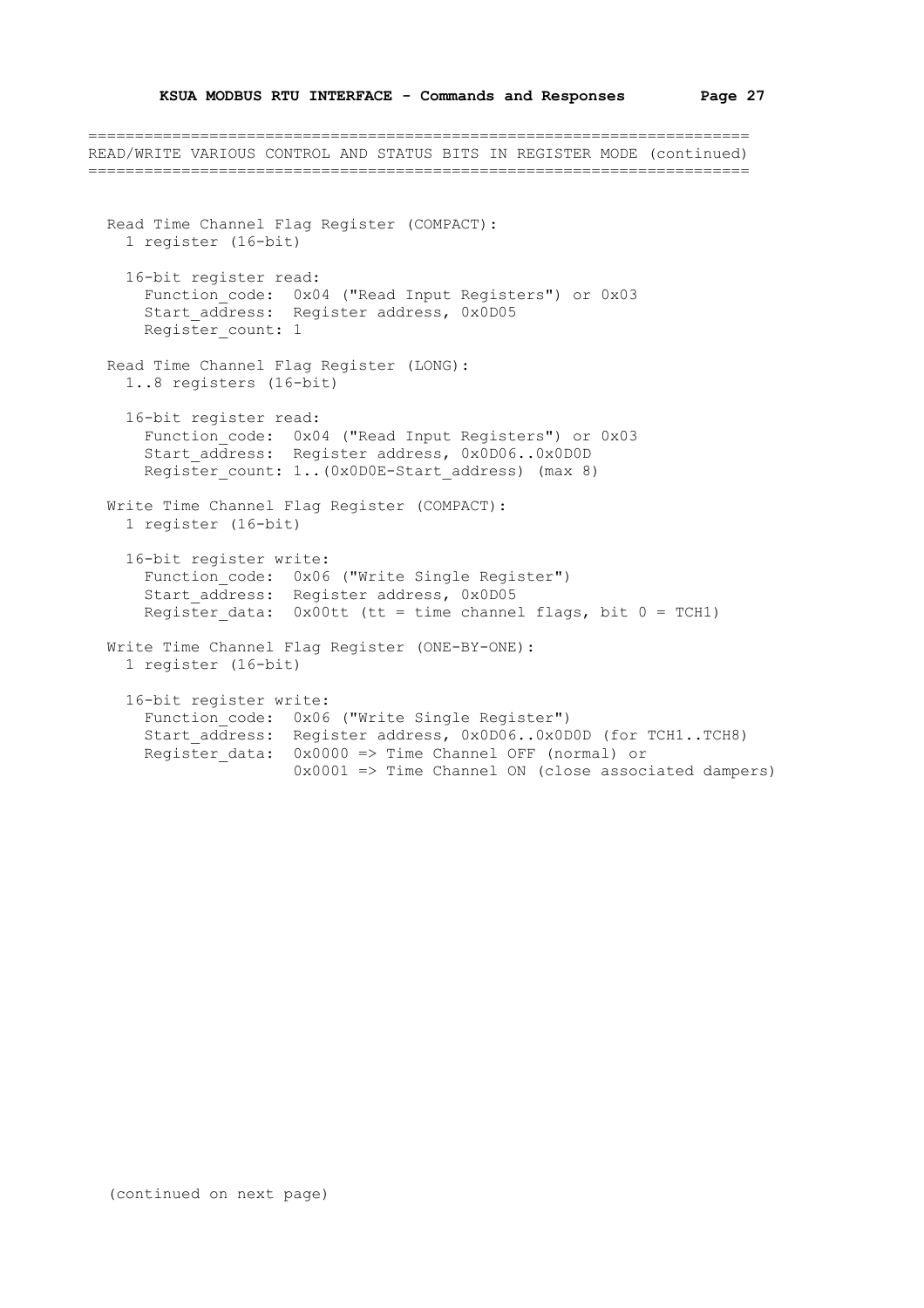|------| | Reg. |----|----|----|----|----|----|----|----|----|----|----|----|----|----|----|----| | Addr.| 15 | 14 | 13 | 12 | 11 | 10 | 9 | 8 | 7 | 6 | 5 | 4 | 3 | 2 | 1 | 0 |< Bit number |------|----|----|----|----|----|----|----|----|----|----|----|----|----|----|----|----| |0x0D00| \* | \* | \* | \* | \* | \* | \* | \* | \* | \* | \* | \* | \* | \* | \* |NITE|< READ/WRITE | | | | | | | | | | | | | | | | |MODE| |------|----|----|----|----|----|----|----|----|----|----|----|----|----|----|----|----| |0x0D01| \* | \* | \* | \* | \* | \* | \* | \* | \* | \* | \* | \* | \* | \* | \* |DMPR|< READ/WRITE (note 1) | | | | | | | | | | | | | | | | |TEST| |------|----|----|----|----|----|----|----|----|----|----|----|----|----|----|----|----| |0x0D02| \* | \* | \* | \* | \* | \* | \* | \* | \* | \* | \* | \* | \* | \* | \* |SYS.|< READ/WRITE (note 1) | | | | | | | | | | | | | | | | |RES.| |------|----|----|----|----|----|----|----|----|----|----|----|----|----|----|----|----| |0x0D03| \* | \* | \* | \* | \* | \* | \* | \* | \* | \* | \* | \* | \* | \* | \* |EFAN|< READ/WRITE (note 1) | | | | | | | | | | | | | | | | |TEST| |------|----|----|----|----|----|----|----|----|----|----|----|----|----|----|----|----| |0x0D04| \* | \* | \* | \* | \* | \* | \* | \* | \* | \* | \* | \* | \* | \* | \* |ALA.|< READ/WRITE (note 1) | | | | | | | | | | | | | | | | |RES.| |------|----|----|----|----|----|----|----|----|----|----|----|----|----|----|----|----| |0x0D05| \* | \* | \* | \* | \* | \* | \* | \* |TCF |TCF |TCF |TCF |TCF |TCF |TCF |TCF |< R/W TCH COMPACT | | | | | | | | | | 8 | 7 | 6 | 5 | 4 | 3 | 2 | 1 | |------|----|----|----|----|----|----|----|----|----|----|----|----|----|----|----|----| |0x0D06| \* | \* | \* | \* | \* | \* | \* | \* | \* | \* | \* | \* | \* | \* | \* |TCF |< READ TCH LONG | | | | | | | | | | | | | | | | | 1 |< WRITE TCH ONE-BY-ONE |------|----|----|----|----|----|----|----|----|----|----|----|----|----|----|----|----| |0x0D07| \* | \* | \* | \* | \* | \* | \* | \* | \* | \* | \* | \* | \* | \* | \* |TCF |< READ TCH LONG | | | | | | | | | | | | | | | | | 2 |< WRITE TCH ONE-BY-ONE |------|----|----|----|----|----|----|----|----|----|----|----|----|----|----|----|----| |0x0D08| \* | \* | \* | \* | \* | \* | \* | \* | \* | \* | \* | \* | \* | \* | \* |TCF |< READ TCH LONG  $| 3 | <$  NRTTE TCH ONE-BY-ONE |------|----|----|----|----|----|----|----|----|----|----|----|----|----|----|----|----| |0x0D09| \* | \* | \* | \* | \* | \* | \* | \* | \* | \* | \* | \* | \* | \* | \* |TCF |< READ TCH LONG | | | | | | | | | | | | | | | | | 4 |< WRITE TCH ONE-BY-ONE |------|----|----|----|----|----|----|----|----|----|----|----|----|----|----|----|----| |0x0D0A| \* | \* | \* | \* | \* | \* | \* | \* | \* | \* | \* | \* | \* | \* | \* |TCF |< READ TCH LONG | | | | | | | | | | | | | | | | | 5 |< WRITE TCH ONE-BY-ONE |------|----|----|----|----|----|----|----|----|----|----|----|----|----|----|----|----| |0x0D0B| \* | \* | \* | \* | \* | \* | \* | \* | \* | \* | \* | \* | \* | \* | \* |TCF |< READ TCH LONG | | | | | | | | | | | | | | | | | 6 |< WRITE TCH ONE-BY-ONE |------|----|----|----|----|----|----|----|----|----|----|----|----|----|----|----|----| |0x0D0C| \* | \* | \* | \* | \* | \* | \* | \* | \* | \* | \* | \* | \* | \* | \* |TCF |< READ TCH LONG | | | | | | | | | | | | | | | | | 7 |< WRITE TCH ONE-BY-ONE |------|----|----|----|----|----|----|----|----|----|----|----|----|----|----|----|----| |0x0D0D| \* | \* | \* | \* | \* | \* | \* | \* | \* | \* | \* | \* | \* | \* | \* |TCF |< READ TCH LONG | | | | | | | | | | | | | | | | | 8 |< WRITE TCH ONE-BY-ONE |------|----|----|----|----|----|----|----|----|----|----|----|----|----|----|----|----|  $*$  = unused bits, always write as  $0!$  Flag names: "NITE MODE" = MODBUS nightmode control flag,  $1 =$  Night,  $0 =$  Day (read/write) "DMPR TEST" = Start damper test (write only) "SYS. RES." = System reset (write only) "EFAN TEST" = Start EVAC fan test (write only) "ALA. RES." = Alarm reset (write only)<br>"TCF #" = Time Channel Flag # (rea  $=$  Time Channel Flag # (read/write) Note! KSUA day/night mode is controlled by this "NITE MODE" flag ONLY if the KSUA internal nightmode schedule is disabled! The actual KSUA day/night status can be read via MODBUS with "READ INPUTS AND FLAGS COMPACT" or "READ INPUTS AND FLAGS LONG" (above). Note! The "Time Channel Flags" are controlled exclusively by ModBus commands. The flags are cleared (0) at KSUA start-up. The read function is for verification purposes only. A normal ventilation damper will be forced to close if it is associated with a "Time Channel Flag" that is set (1).

======================================================================= READ/WRITE VARIOUS CONTROL AND STATUS BITS IN REGISTER MODE (continued) =======================================================================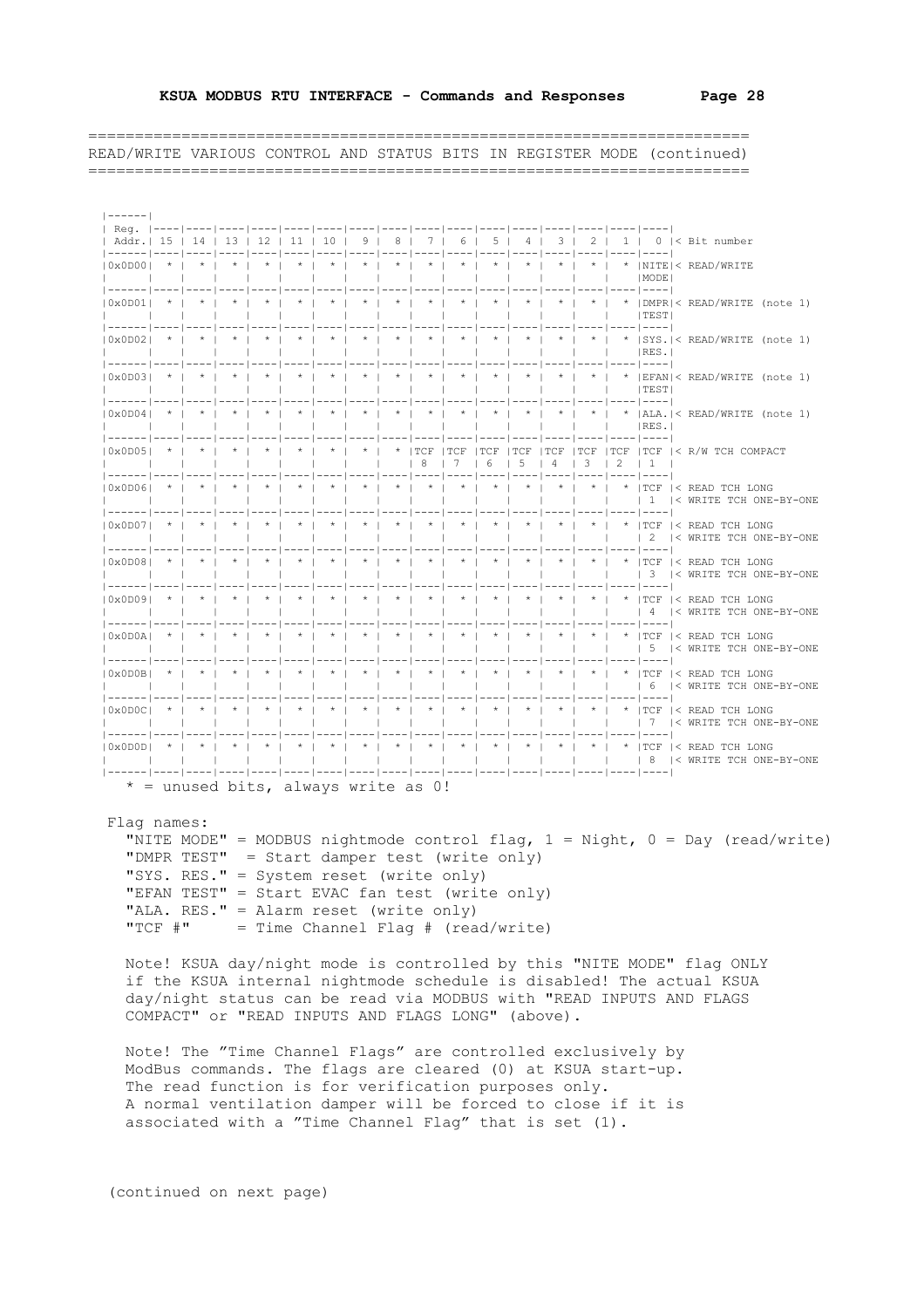```
=======================================================================
READ/WRITE VARIOUS CONTROL AND STATUS BITS IN REGISTER MODE (continued)
=======================================================================
   Example MODBUS transaction for "Read MODBUS nightmode control flag"
   (CRC not shown):
   Master request:
    Byte 0 = Slave Address = 1..247
    Byte 1 = Function Code = 4 or 3
     Byte 2 = Starting Address MSB = 13
    Byte 3 = Starting Address LSB = 0
    Byte 4 = Register Count MSB = 0
     Byte 5 = Register Count LSB = 1
   Slave response:
    Byte 0 = Slave Address = 1..247
    Byte 1 = Function Code = 4 or 3
    Byte 2 = \text{Total Register Between} = 2Byte 3 = \text{Request} at 0 \times 0 D00, MSB = 0
    Byte 4 = Register at 0x0D00, LSB = 1 if night, else 0
   Example MODBUS transaction for "Write MODBUS nightmode control flag"
   (CRC not shown):
   Master request:
    Byte 0 = Slave Address = 1..247
    Byte 1 = Function Code = 6
    Byte 2 = Starting Address MSB = 13
    Byte 3 = Starting Address LSB = 0
    Byte 4 = Register Data MSB = 0
    Byte 5 = Register Data LSB = 0 for day, 1 for night
   Slave response:
     Exactly the same as the master request.
   Example MODBUS transaction for "Start damper test" (CRC not shown):
   Master request:
    Byte 0 = Slave Address = 1..247
    Byte 1 = Function Code = 6Byte 2 = Starting Address MSB = 13
    Byte 3 = Starting Address LSB = 1
    Byte 4 = Register Data MSB = 0
     Byte 5 = Register Data LSB = 1
   Slave response:
```
(continued on next page)

Exactly the same as the master request.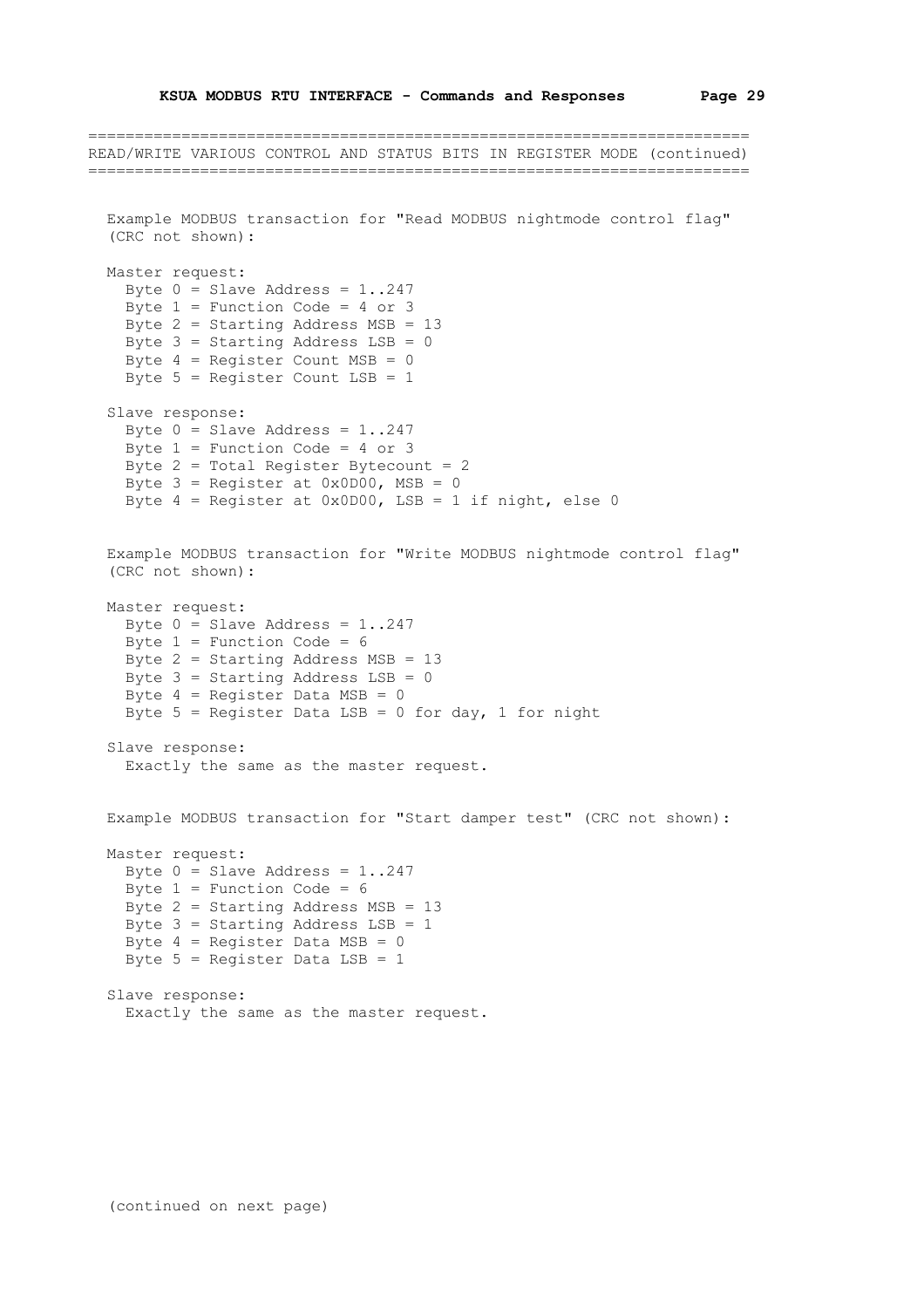=======================================================================

```
READ/WRITE VARIOUS CONTROL AND STATUS BITS IN REGISTER MODE (continued)
=======================================================================
   Example MODBUS transaction for "System reset" (CRC not shown):
   Master request:
   Byte 0 = Slave Address = 1..247
    Byte 1 = Function Code = 6
    Byte 2 = Starting Address MSB = 13
    Byte 3 = Starting Address LSB = 2
    Byte 4 = Register Data MSB = 0
    Byte 5 = Register Data LSB = 1
   Slave response:
     Exactly the same as the master request.
   Example MODBUS transaction for "Start EVAC fan test" (CRC not shown):
   Master request:
   Byte 0 = Slave Address = 1..247
    Byte 1 = Function Code = 6
     Byte 2 = Starting Address MSB = 13
    Byte 3 = Starting Address LSB = 3Byte 4 = Register Data MSB = 0
     Byte 5 = Register Data LSB = 1
   Slave response:
    Exactly the same as the master request.
   Example MODBUS transaction for "Alarm reset" (CRC not shown):
   Master request:
   Byte 0 = Slave Address = 1..247
   Byte 1 = Function Code = 6
   Byte 2 = Starting Address MSB = 13
   Byte 3 = Starting Address LSB = 4
    Byte 4 = Register Data MSB = 0
    Byte 5 = Register Data LSB = 1
   Slave response:
     Exactly the same as the master request.
Note:
   "Alarm Reset" works only when KSUA is in normal ("non-critical") mode!
   In all other cases, the "System Reset" command must be used.
Note 1:
   The commands "Start damper test", "System reset", "Start EVAC fan test" and
   "Alarm reset" are trigger event commands that have no corresponding flags to
   read back. However, read register commands (function code 0x03 or 0x04) have
   been implemented on addresses 0x0D01..0x0D04. These commands always return
  a faked register value of 0x0001 = "TRUE". This was implemented to satisfy
   ModBus masters that do verification read operations after every write.
```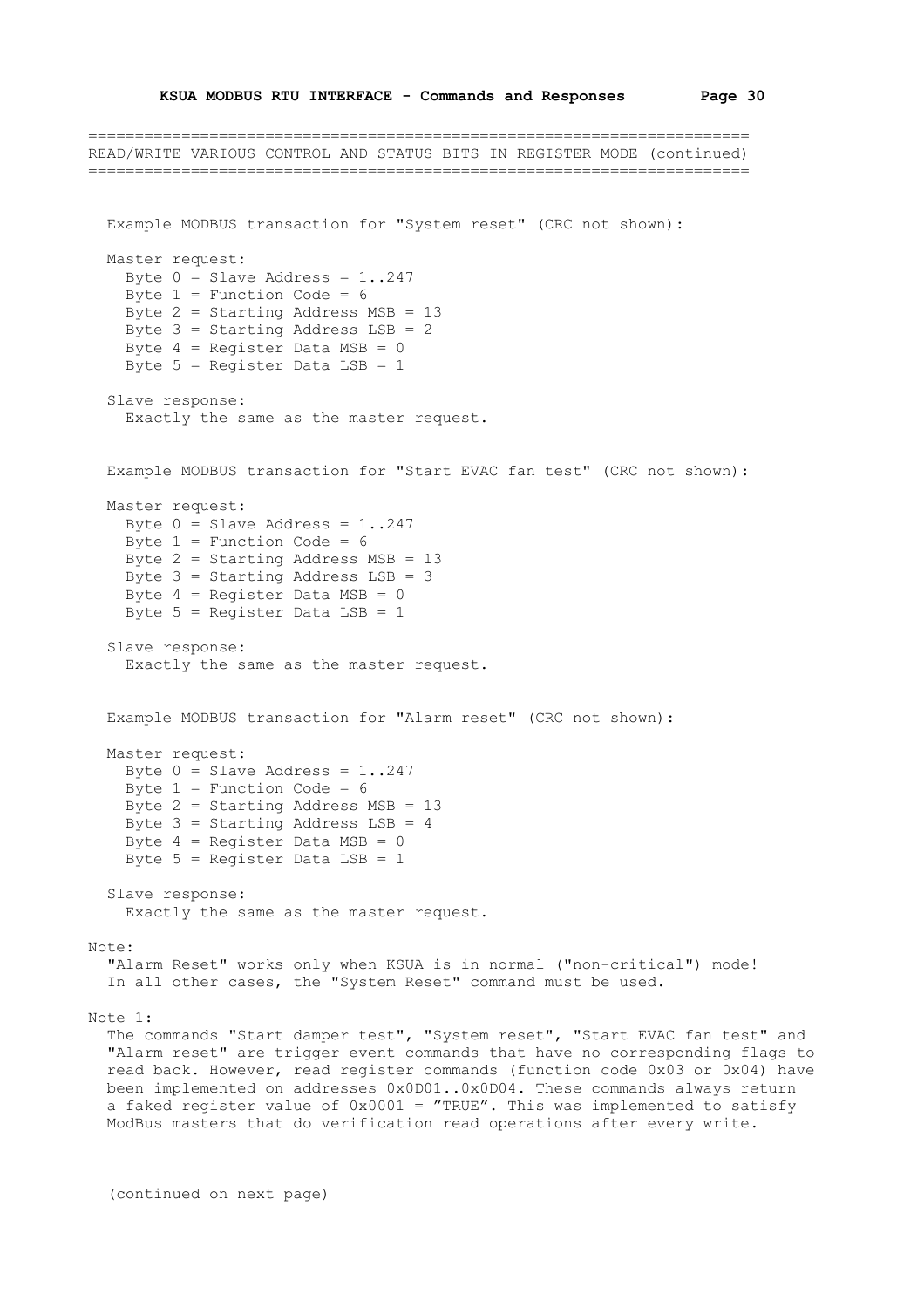=======================================================================

```
READ/WRITE VARIOUS CONTROL AND STATUS BITS IN REGISTER MODE (continued)
=======================================================================
   Example MODBUS transaction for "Read Time Channel Flag Register (COMPACT)"
   (CRC not shown):
   Master request:
   Byte 0 = Slave Address = 1..247
    Byte 1 = Function Code = 4 or 3
     Byte 2 = Starting Address MSB = 13
    Byte 3 = Starting Address LSB = 5Byte 4 = Register Count MSB = 0
    Byte 5 = Register Count LSB = 1
   Slave response:
    Byte 0 = Slave Address = 1..247
    Byte 1 = Function Code = 4 or 3
    Byte 2 = Total Register Between. = 2Byte 3 = \text{Reject at } 0 \times 0 1005, MSB = 0Byte 4 = Register at 0x0D05, LSB = Time Channel Flags, bit 0 is TCH1
   Example MODBUS transaction for "Write Time Channel Flag Register (COMPACT)"
   (CRC not shown):
   Master request:
    Byte 0 = Slave Address = 1..247
    Byte 1 = Function Code = 6 Byte 2 = Starting Address MSB = 13
    Byte 3 = Starting Address LSB = 5Byte 4 = Register Data MSB = 0
     Byte 5 = Register Data LSB = Time Channel Flags, bit 0 is TCH1
   Slave response:
     Exactly the same as the master request.
```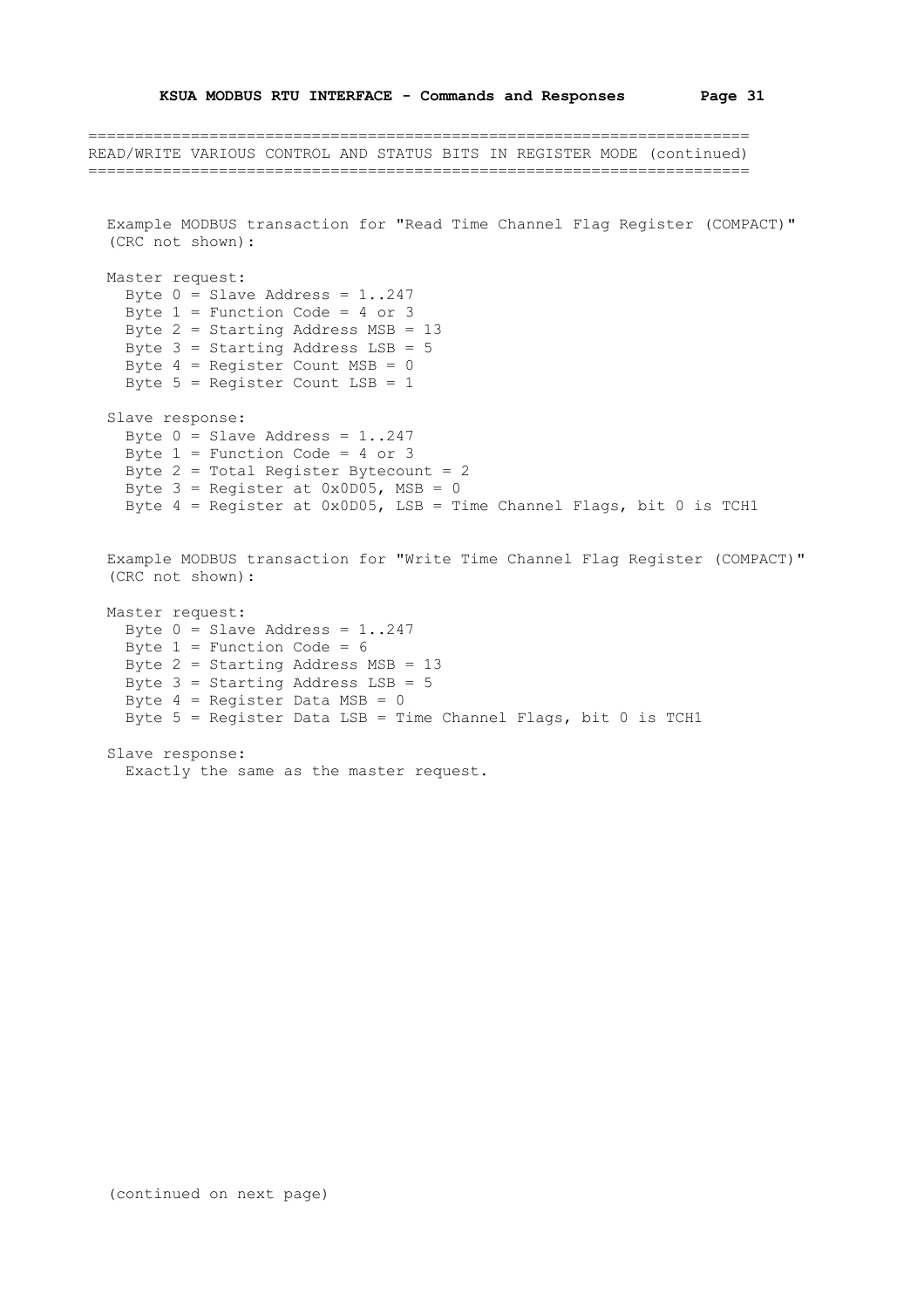```
=======================================================================
READ/WRITE VARIOUS CONTROL AND STATUS BITS IN REGISTER MODE (continued)
=======================================================================
   Example MODBUS transaction for "Read Time Channel Flag Register (LONG)"
   (CRC not shown):
   Master request:
   Byte 0 = Slave Address = 1..247
    Byte 1 = Function Code = 4 or 3
     Byte 2 = Starting Address MSB = 13
    Byte 3 = Starting Address LSB = 6..13Byte 4 = Register Count MSB = 0
    Byte 5 = Register Count LSB = 1.. (14-Start Address LSByte) (max 8)
   Slave response:
    Byte 0 = Slave Address = 1..247
    Byte 1 = Function Code = 4 or 3
    Byte 2 = Total Register Bytecount = 2 * (Register Count) = 2 \cdot .16 Byte 3 = Register MSB from starting address
     Byte 4 = Register LSB from starting address
     Byte 5 = Register MSB from starting address+1
     Byte 6 = Register LSB from starting address+1
     ...
     ...
     Byte ? = Register MSB from starting address+(Register Count-1)
     Byte ? = Register LSB from starting address+(Register Count-1)
   Example MODBUS transaction for Write Time Channel Flag Register (ONE-BY-ONE)
   (CRC not shown):
   Master request:
   Byte 0 = Slave Address = 1..247
    Byte 1 = Function Code = 6
     Byte 2 = Starting Address MSB = 13
    Byte 3 = Starting Address LSB = 6..13 for TCH1..TCH8
    Byte 4 = Register Data MSB = 0
    Byte 5 = Register Data LSB = 0 for OFF, 1 for ON
   Slave response:
     Exactly the same as the master request.
```